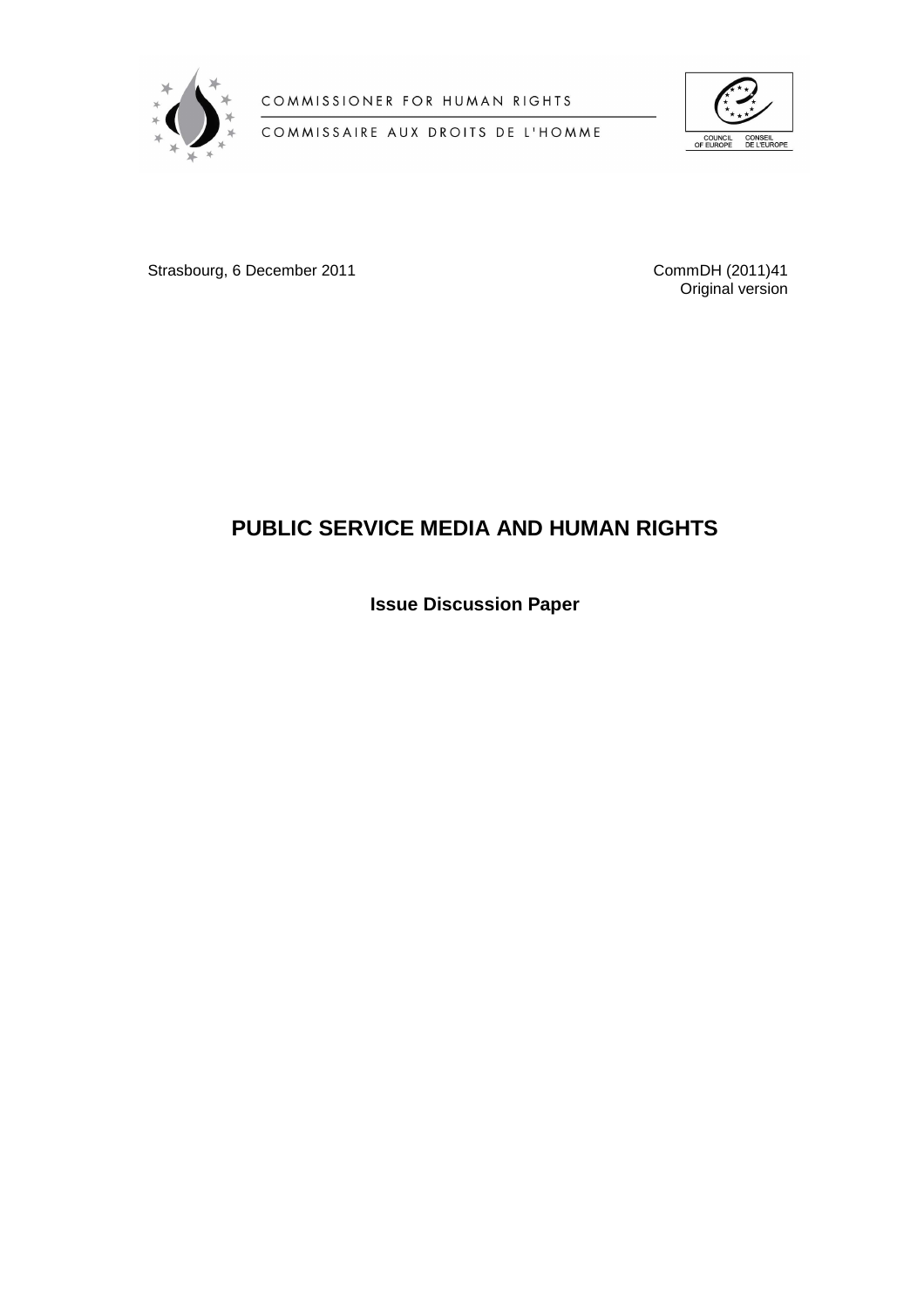CommDH(2011)41

This Issue Discussion Paper was commissioned and published by the Commissioner for Human Rights, to contribute to debate and reflection on media freedoms in Europe. All opinions in this paper do not necessarily reflect the Commissioner's position.

This Issue Discussion Paper is available on the Commissioner's website: www.commissioner.coe.int

#### **Acknowledgements**

This Issue Discussion Paper was prepared by Boyko Boev, Senior Legal Officer, ARTICLE 19 and JUDr Barbora Bukovska, Senior Director for Law and Policy, ARTICLE 19.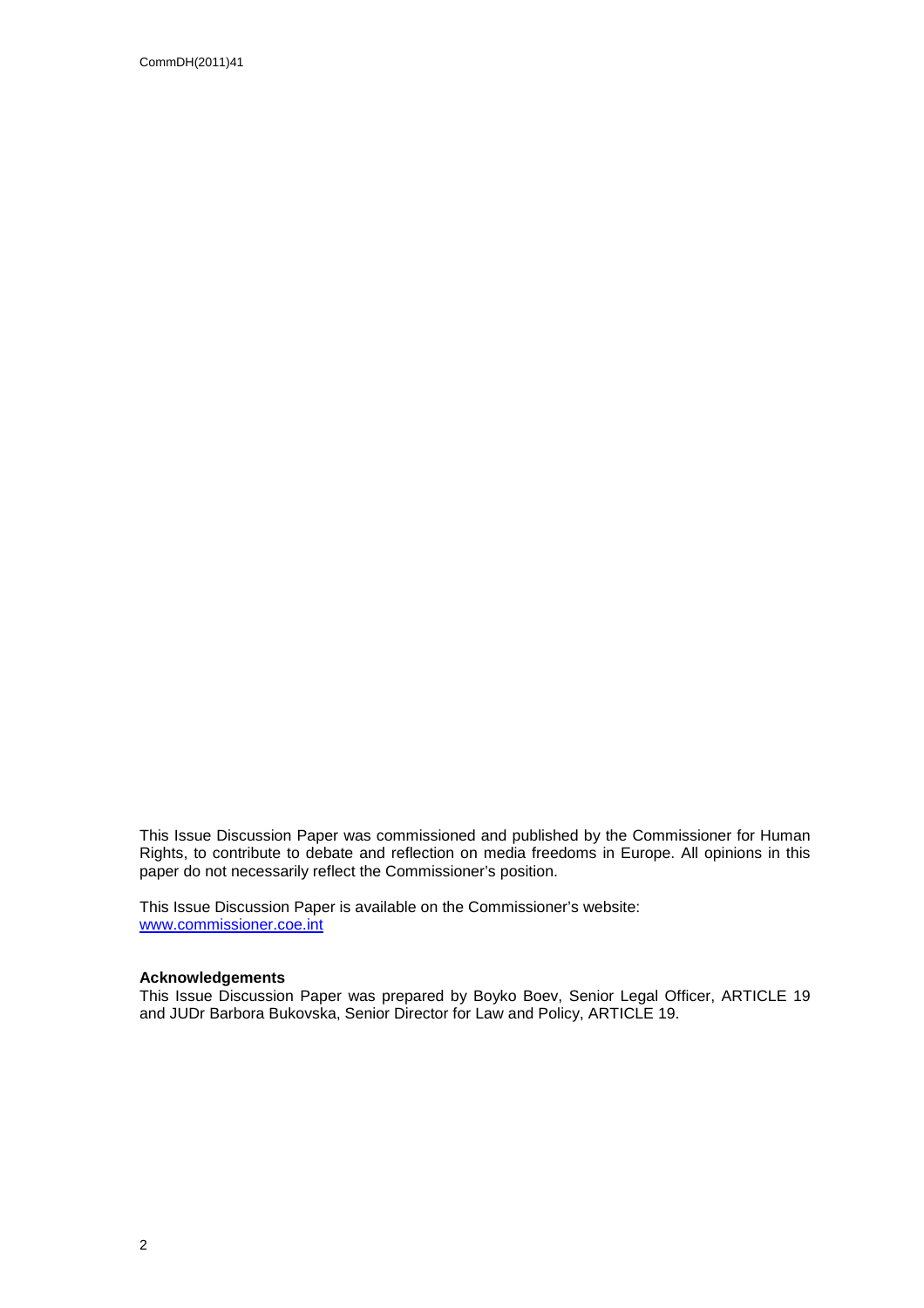# Table of contents

|     |                         | I. Challenges to PSM today and their impact on the free flow of information and human rights 9 |  |
|-----|-------------------------|------------------------------------------------------------------------------------------------|--|
| 1.1 |                         |                                                                                                |  |
| 1.2 |                         |                                                                                                |  |
| 1.3 |                         | Securing the right level of independence from the state, private competitors and               |  |
|     |                         |                                                                                                |  |
| 2.1 |                         |                                                                                                |  |
|     | 2.1.1<br>2.1.2<br>2.1.3 |                                                                                                |  |
| 2.2 |                         |                                                                                                |  |
| 2.3 |                         |                                                                                                |  |
| 2.4 |                         |                                                                                                |  |
| 2.5 |                         |                                                                                                |  |
|     | 2.5.1<br>2.5.2          | Enforcement of state obligations and commitments concerning PSM  23                            |  |
| 2.6 |                         |                                                                                                |  |
|     |                         |                                                                                                |  |
|     |                         |                                                                                                |  |
|     |                         |                                                                                                |  |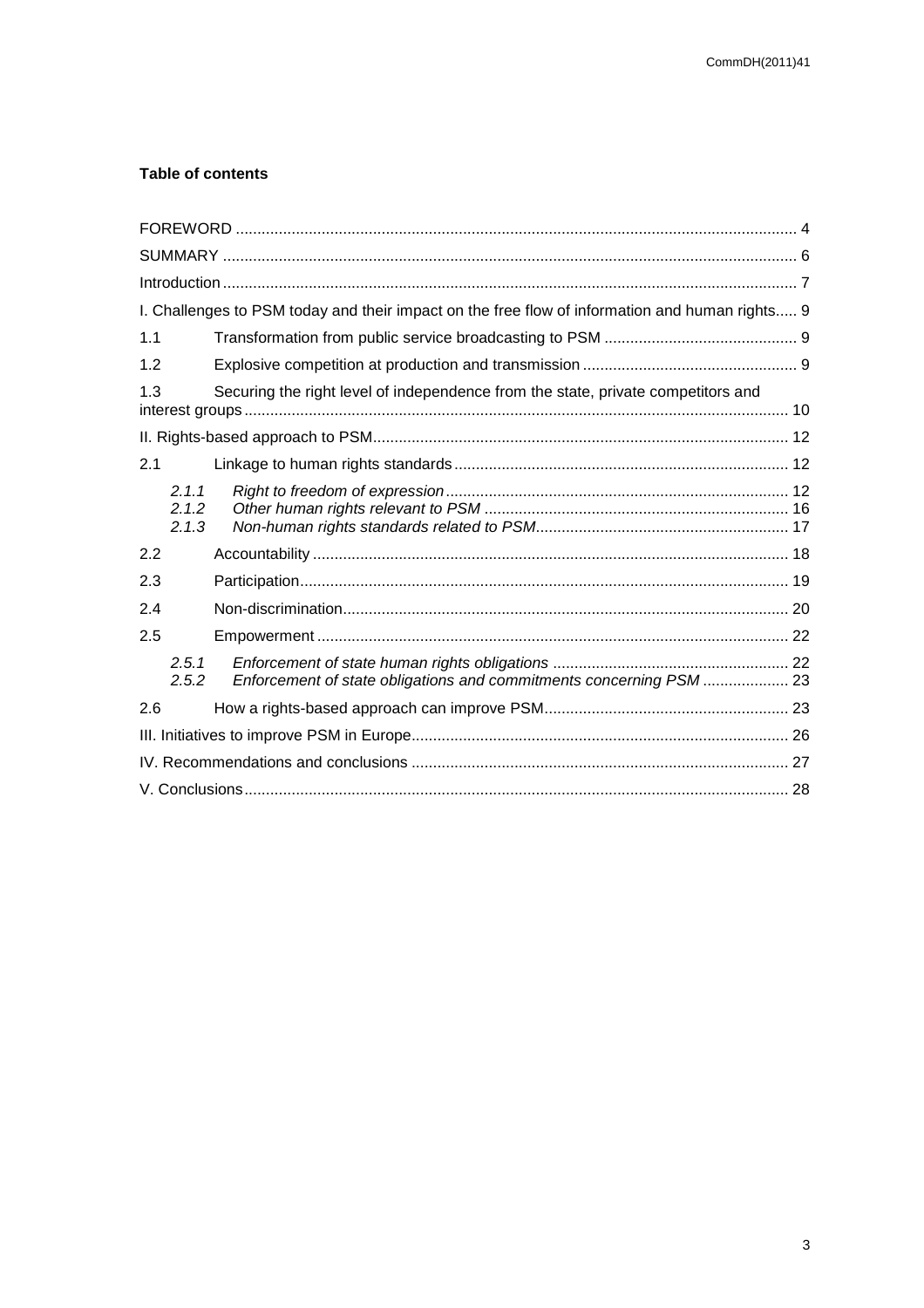## **FOREWORD**

The concept of public service media (PSM) is not often linked to human rights, but it can indeed play a vital role in assuring media freedom and diversity. Well functioning PSM can be decisive in the protection of human rights, particularly the freedom of expression, and provide room for all voices in society, not least minorities, children and other groups which tend to be marginalised.

The airwaves were once a finite resource  $-$  a situation which is now changing. In the digital age, we have a broader and more interactive media landscape and it has become logical to discuss the broader concept of PSM rather than just Public Service Broadcasting. The former is much more than radio and TV, it has a wider scope in terms of services and it includes both traditional media and new media.

The model for most Public Service Broadcasting is the British Broadcasting Corporation (BBC), established in the 1920s. The rationale for such media has been the need for heavy investments in expensive broadcasting equipment but also the nationwide demand for impartial news presentation and reporting. Another factor has been the feeling that there should be one media outlet standing free from undue market influences and giving room for minority interests.

There are two major threats to media freedom across Europe today. One is the attempt by state authorities to dominate the media market. The other is the commercialisation and monopoly tendencies we see across Europe. PSM have an essential role as a counter-balance to the business-driven entertainment media and the state or private media empires. Being independent, including non-dependent on advertisers, they could encourage good, investigative journalism and knowledge-based content.

It has been argued that there is no objective truth, that impartial reporting therefore is an illusion and that all presentations of news and backgrounds will always be more or less biased. This is an argument against State media but not against true PSM. The point is whether there is a genuine ambition to seek impartiality and whether there are safeguards for that ambition.

Here the link to human rights is particularly relevant. If PSM base their development on a rightsbased approach - encompassing principles of human rights, accountability, participation, nondiscrimination and empowerment – their credibility will be strengthened and thereby enable them to act in the best interests of the public.

I have noticed that where there are strong, independent PSM there is often good quality, ethical journalism. There is a healthy chain effect. Yet, in many countries in Europe PSM are being called into question, and sometimes campaigns are conducted against them.

Despite the rapid changes is the media ecosystem, the basic ideas of PSM are still relevant:

- The independence and impartiality of public service media should be protected. They should neither be commercial nor state-owned, and must be free from political interference and pressure from commercial forces;
- Public service media should include interests for which there are no large markets. They should aim at providing impartial news across the nation, give room to minority interests and remain clear of undue market influence;
- There is a need for studies and exchanges on how public service media actually function across Europe today and to what extent they incorporate human rights principles. This discussion must include the steps necessary to ensure that the potential of Internet-based social media will be fully exploited in the service of the public;
- There is a need to discuss the promotion of genuinely independent and useful public service media, including their mandate, organisation and funding, and accountability.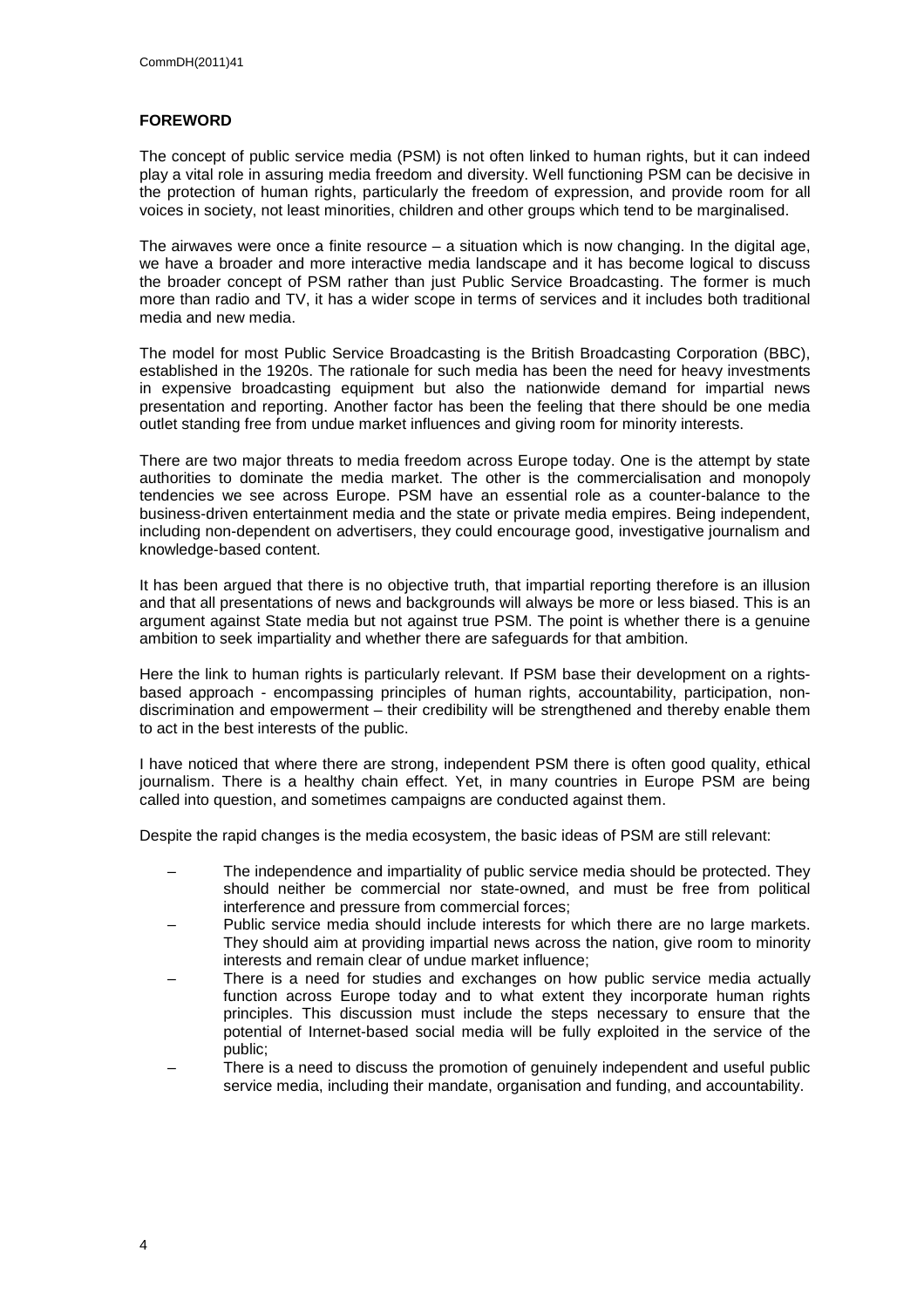The authors of this Issue Discussion Paper both work for Article 19, an international organisation defending the right to freedom of expression and freedom of information. Boyko Boev, Senior Legal Officer, and Barbora Bukovska, Senior Director for Law and Policy, call for the adoption of a rights-based approach to guide the reforms and policies related to PSM. They discuss how the rights-based approach can impact positively on PSM and the need for a system of human rights indicators that can be used to assess and improve PSM.

I hope their contribution will help revive the discussion and resurrect the vision of PSM in many countries. There is a need for studies and dialogues on how PSM actually function across Europe today and to what extent human rights principles are incorporated. This discussion must include what steps are necessary to ensure that the potential of the internet-based social media can be fully exploited in the service of the public.

Thomas Hammarberg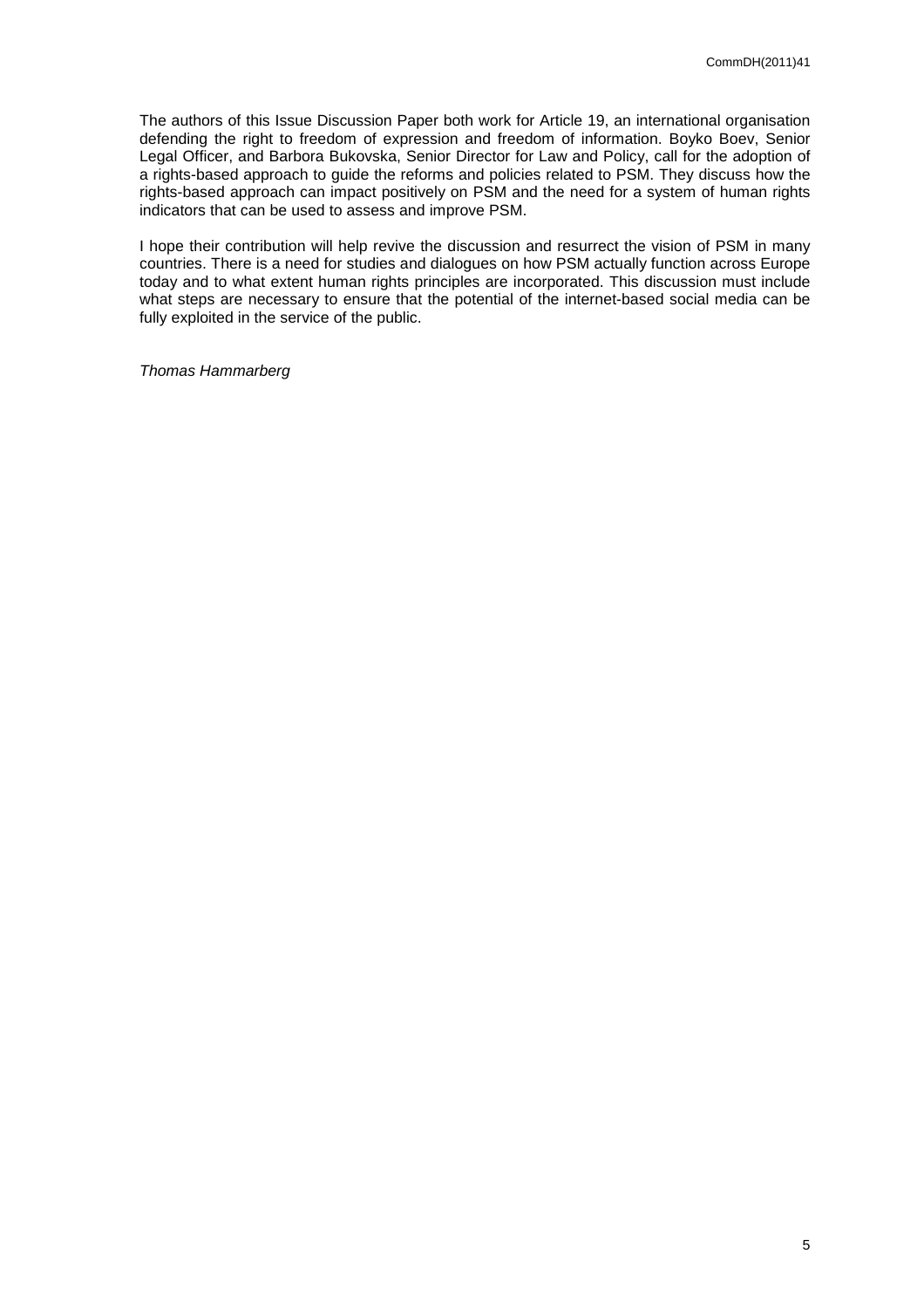### **SUMMARY**

The future of public service media (PSM) is unclear. At present, two general scenarios are under discussion in Europe. The first is optimistic: it refers to PSM's importance for the cultural heritage of the country. The second is pessimistic and claims that the public service broadcasting model is outdated, idealistic and expensive with no future in the digital age. The aim of this chapter is to contribute to the current debates by suggesting the "rights-based approach" to PSM.

Section one highlights developments and challenges to PSM today and their consequences on the free flow of information and human rights. Media regulators, broadcasters, politicians and the public seek responses to the following four challenges faced by PSM: transformation from public service broadcasting to PSM; explosive competition at production and transmission; securing the right level of independence from the state, private competitors and interest groups; and securing public support and public funding for PSM. These challenges, arising from technological developments, competition and calls for PSM accountability, can improve the free flow of information.

At the same time, there is a real danger that in the process of digitalisation and the introduction of new technologies some groups will be cut off from the information flow in PSM. Competition with private broadcasters and the demands for funding can result in less media pluralism and can degrade the quality of audiovisual works. Insufficient funding can be a barrier for language and cultural diversity.

In section two, we present the specific aspects of the rights-based approach to development. We argue that the analysis of PSM stakeholders' rights and duties should be used in PSM governance because it is a very useful political, economic and social test for taking decisions and for evaluating their outcomes. This approach can develop accountability, participation, nondiscrimination and empowerment in the field of PSM. It can improve PSM image and performance by advocating interactive and inclusive systems of governance and programme policies. Most importantly, rights can empower those who are involved in PSM and create a strong initiative for public participation and focus on the most disadvantaged.

Section three outlines current initiatives to improve PSM at European and national levels that concentrate on addressing the role of PSM in the digital era, PSM governance and ensuring the independence of PSM.

Section four contains recommendations for a rights-based approach to PSM. These include, among others, the development of indicators for a rights-based approach to PSM and taking human rights into account in PSM legislation and policies. In this section, we conclude that the rights-based approach to PSM policy offers transformative solutions of vital importance for the future of PSM.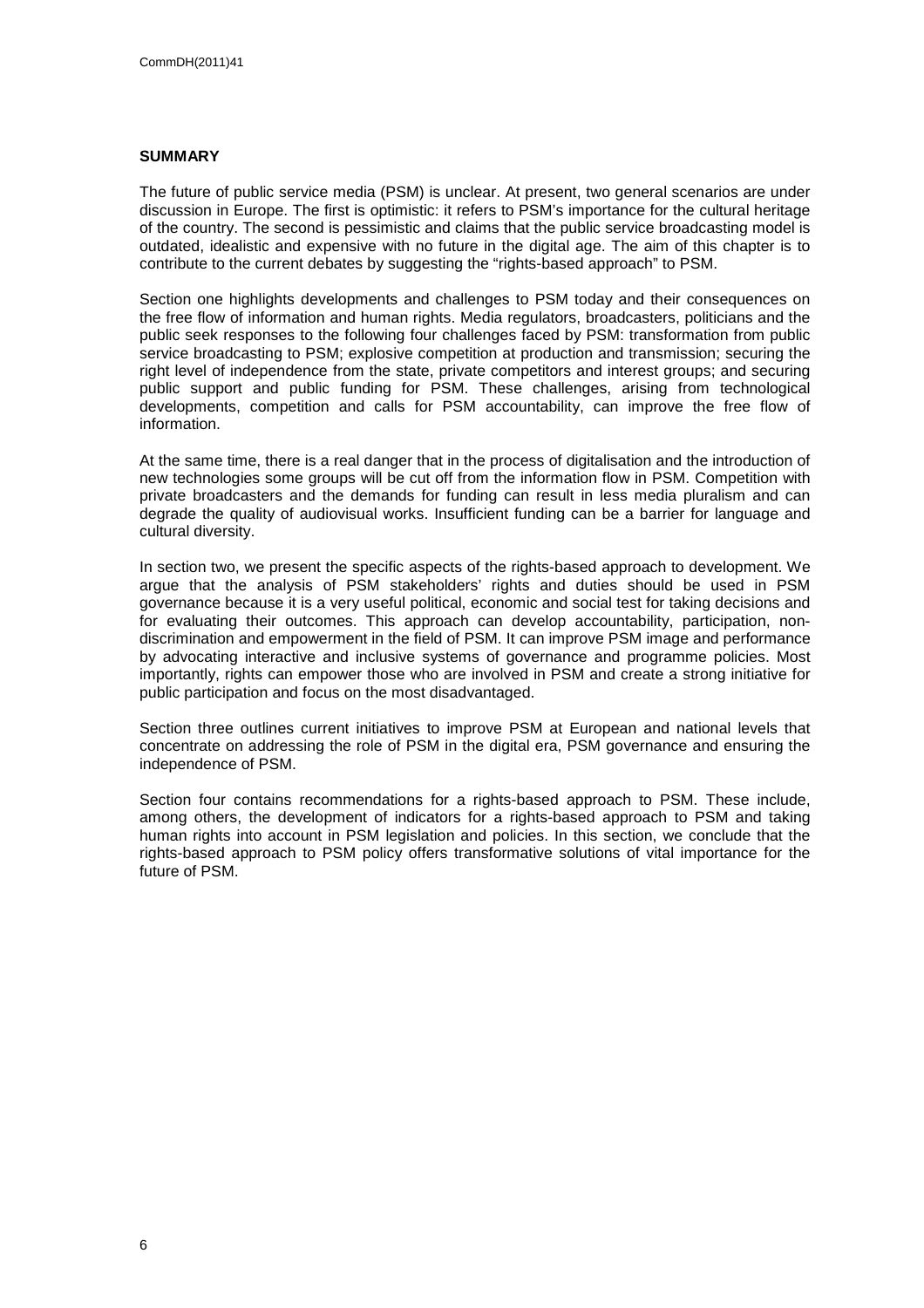### **Introduction**

PSM are media that produce and transmit public-interest content, are funded by the state or the public and have boards appointed by public bodies. The concept of PSM suggests a shift to a broader media landscape. In comparison with public service broadcasting, it has a much wider scope in terms of services, distribution, consumption and interaction as it uses digital media and platforms, including the Internet, instead of just broadcast television or radio. PSM encompasses traditional public service broadcasting and new communication services.

While PSM are well established in some countries, in others they are at different stages in their implementation and development. PSM systems operate in different cultural contexts and have different traditions. They are characterised by a variety of legal approaches vis-à-vis their role, remit and independence and use different models of governance. As there is no common media market in Europe, PSM have varying levels of resources. Arguments have been made for policymakers to restructure and rethink what PSM are and create new forms of systems that are  $\overline{\phantom{a}}$  innovative and community oriented.<sup>1</sup>

Still, PSM systems have some common characteristics. The first is that PSM are a part of the "tripartite" system, in which public service and commercial media exist together with community media.<sup>2</sup> The second feature is the general availability of PSM as a direct consequence of their public nature; PSM should be generally available to and accessible by everyone in the country, regardless of location and income. The third feature is the specific public remit of PSM; in general, the aim of PSM is not only to provide all of society with information, culture, education and entertainment, but also promote democratic values, citizenship and social cohesion. The fourth feature is the need for their independence from both state and commercial interests. Although in several countries PSM institutions have been highly politicised and governments have attempted to interfere with their editorial independence, it is generally understood that PSM institutions should not be subject to state control. Commercial independence requires that PSM institutions should not have to compete for funds in the same way as the private media. A fifth feature is impartiality. PSM should present information objectively and dispassionately, should treat all opinions even-handedly and should represent the concerns and interests of as many social groups as possible. Finally, PSM systems should be publicly accountable for their programmes and operation.<sup>3</sup>

At present, two general scenarios for the future of PSM are under discussion in Europe. The first is optimistic: it refers to PSM's importance for the cultural heritage of the country and maintains that "with the right values ... it can have an equally wonderful future too."<sup>4</sup> The second scenario is pessimistic: claiming that the traditional public service broadcasting model is outdated, idealistic and expensive with no future in the digital age.<sup>5</sup>

In the light of these conflicting scenarios, stakeholders are discussing different approaches to PSM systems and governance. In this chapter, we aim to make a contribution to these debates by suggesting the "rights-based approach" to PSM. We believe that the rights-based approach,

 $\overline{a}$ 

 $5$  This view is noted in the Political Declaration, adopted in Reykjavik at the 1st Council of Europe Conference of Ministers responsible for Media and New Communication Services, held on 28 and 29 May

2009, in Reykjavik, Iceland, MCM(2009)011, paragraph 4, available at:

www.coe.int/t/dghl/standardsetting/media/MCM%282009%29011\_en\_final\_web.pdf.

 $1$  For example, there have been initiatives to expand traditional PSM functions to include more outreach and co-operation with other institutions such as museums and libraries, and developing joint community outreach initiatives. These efforts aim to make media more relevant to individual concerns and communities.

 $2$  See the Committee of Ministers Declaration on the role of community media in promoting social cohesion and intercultural dialogue, adopted on 11 February 2009 at the 1048th meeting of the Ministers' Deputies. In the Declaration the Committee of Ministers recognises "community media as a distinct media sector, alongside public service and private commercial media".<br>3 See BACE Besemmendation 1979 (2000), persaranh 5

See PACE Recommendation 1878 (2009), paragraph 5.

<sup>&</sup>lt;sup>4</sup> See the speech of Mark Thompson, BBC Director General, "Public media in a digital age" given at the New America Foundation, Washington DC, on 5 October 2001, available at:

www.bbc.co.uk/pressoffice/speeches/stories/thompson\_naf.shtml.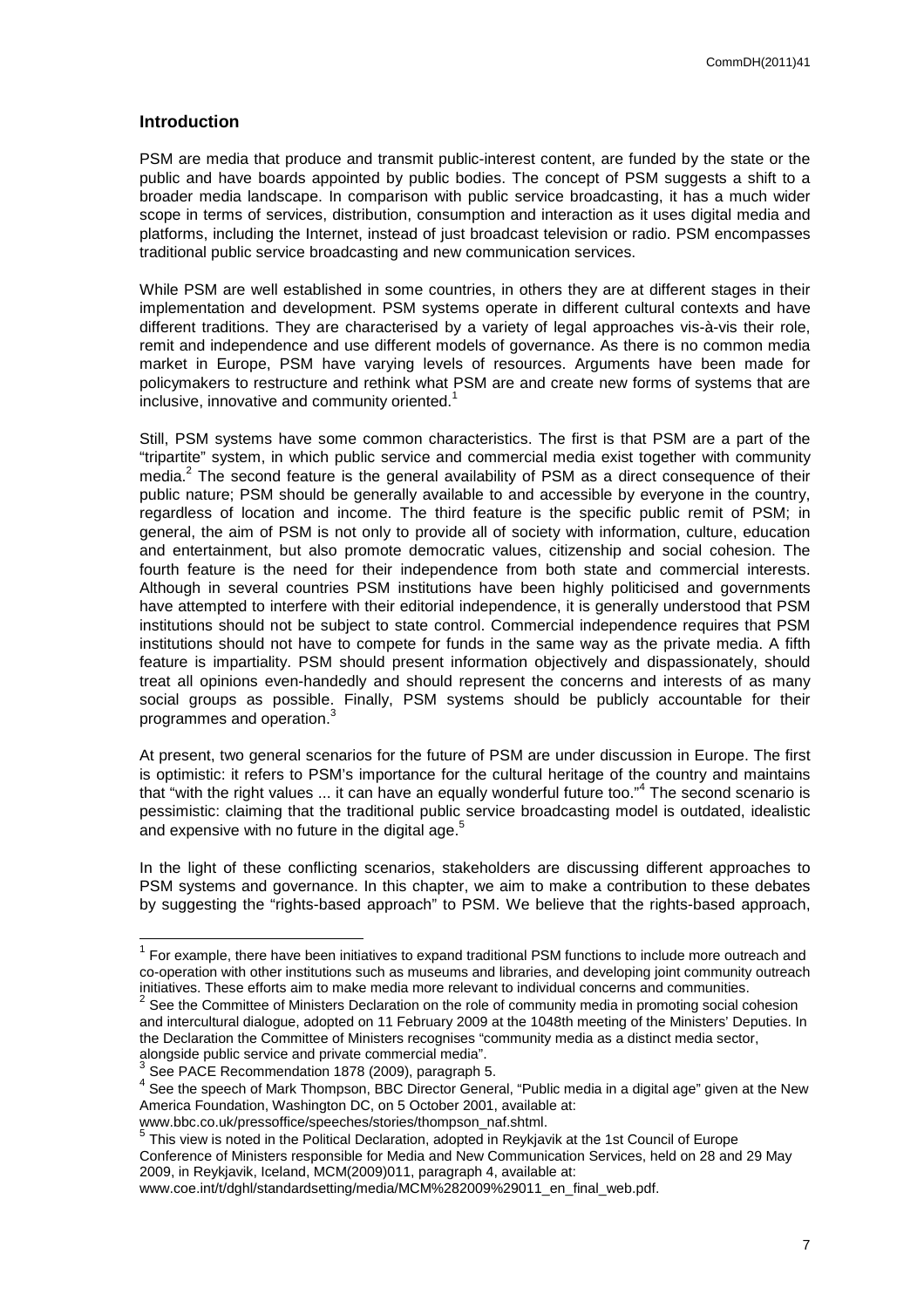applied extensively to many other areas of human development, can make a distinctive and vital contribution to PSM as well. Rights are very useful political, economic and social tests for taking decisions and for evaluating their outcomes. Additionally, rights can empower those who are involved in PSM and create a strong initiative for public participation and focus on the most disadvantaged.

The concept of the rights-based approach applies international human rights standards to various processes of human development. In this approach to PSM policies and functions, the primary goal would be to fulfil human rights: that is, primarily the right to freedom of expression but also other rights such as the right to education, the right to public participation, the right to freedom of association and others. There has been little or no work carried out so far on how a rights-based approach can be applied to PSM. Hence, we argue that applying this concept to PSM, by satisfying its five principles (rights, accountability, empowerment, participation, non-discrimination and inclusion of vulnerable groups), will allow it to contribute significantly to the full realisation of human rights in society.

In discussing human rights obligations, this chapter refers to the human rights standards contained in, and principles derived from, international human rights instruments, particularly the International Covenant on Civil and Political Rights (ICCPR),<sup>6</sup> the International Covenant on Economic, Social and Cultural Rights (ICESCR), $^7$  the Convention on Human Rights and Fundamental Freedoms (ECHR) $^8$  and the European Social Charter (revised), $^9$  and the UNESCO Convention on the Protection and Promotion of the Diversity of Cultural Expressions.<sup>10</sup>

We also refer to a number of instruments developed and adopted by the Council of Europe in relation to freedom of expression and public service broadcasting.<sup>11</sup>

 6 UN General Assembly Resolution 2200A (XXI), 16 December 1966, entered into force on 23 March 1976.

 $^7$  UN General Assembly Resolution 2200A (XXI), 16 December 1966, entered into on force 3 January 1976.

<sup>&</sup>lt;sup>8</sup> Adopted on 4 November 1950, CETS No. 005, entered into force on 3 September 1953.

 $^9$  Adopted on 3 May 1996, CETS No. 163, entered into force on 1 July 1999.

<sup>10</sup> Adopted on 20 October 2005, entered into force on 18 March 2007.

<sup>&</sup>lt;sup>11</sup> Particular references are made to Parliamentary Assembly of the Council of Europe (PACE) Resolution 428 (1970), containing a declaration on mass communication and human rights and setting out principles relating to the status and independence of the media; Recommendation 1407 (1999), defining the role of the media in the development of democracy; Resolution 1636 (2008), listing 27 basic principles for national media legislation and practice; Recommendation No. R (97) 21, containing means of action for promotion by the media of a culture of tolerance; Recommendation No. R (99) 1, proposing measures for promotion of media pluralism; Recommendation No. R (2003) 9, setting out principles for transition to digital broadcasting; Recommendation CM/Rec(2007)2, including measures for media pluralism and diversity of media content; the Declaration of the Committee of Ministers of 31 January 2007, recognising the role of PSM in counterbalancing the risk of misuse of power by the media in a situation of strong media concentration; and the Political Declaration and Action Plan and Resolution "Towards a new notion of media" by the Ministers responsible for Media and New Communication Services.

Specific Council of Europe documents concerning the functions and operation of PSM include Recommendation 1641 (2004), reviewing the situation of PSM across Europe; Recommendation 1878 (2009), outlining the key issues related to PSM and their funding; Committee of Ministers Recommendation No. R (96) 10, including guidelines on the guarantee of the independence of public service broadcasting; Recommendation CM/Rec (2007)3, setting out principles concerning the remit of PSM; and Declaration of the Committee of Ministers of 27 September 2006 containing an overview of the independence of PSM in Europe.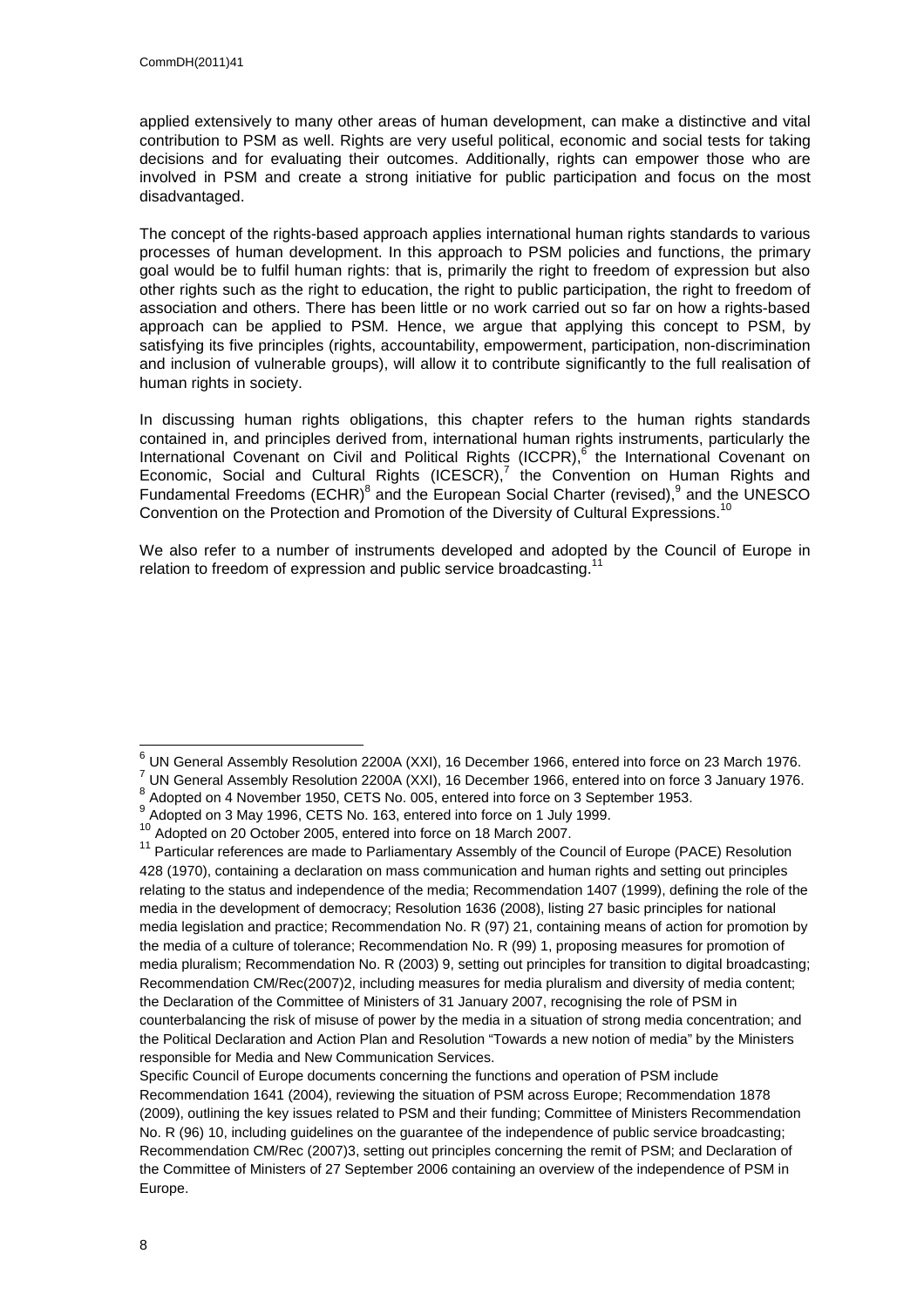# **I. Challenges to PSM today and their impact on the free flow of information and human rights**

PSM exist everywhere in Europe, though their level of development varies between countries. National political and cultural factors and state of the economy, as well as the size of PSM, influence their institutional organisation, roles and functions.<sup>12</sup> All models in Europe, however, exist today in an environment marked by several common factors. These include:

- a simultaneous offer of a multitude of free private channels;
- reduced advertising revenues due to the current economic recession and the spread of advertising revenues over a wider range of media;
- new technological developments for the creation and distribution of content (ondemand media services, the digital switchover and the Internet);
- changed audience behaviour and user demands for thematic channels and interactive or on-demand services and the utilisation of the Internet as another platform for providing PSM services.<sup>13</sup>

Overall, PSM faces four major challenges today and the solutions require restructuring of governance systems, processes and behaviour.<sup>1</sup>

# **1.1 Transformation from public service broadcasting to PSM**

In the new digital age, public service broadcasting is transforming into PSM, operating in a broader and more interactive media landscape. Digital technologies provide for the possibility of extending the spectrum of public service broadcasting programmes and new services.<sup>15</sup> In line with the objectives of the EU Digital Agenda,<sup>16</sup> PSM should diversify their formats and expand to new platforms such as the Internet, SMS services, web pages and smartphone applications to respond to user demands. For example, young PSM audiences access services on mobile and Internet-based platforms and are keen users of on-demand services. Apart from servicing society and individual citizens in innovative ways, PSM should use new technologies to engage audiences and enable their participation in content creation and distribution. PSM are expected to play a pioneering role in both encouraging and using technological developments in order to offer their content to the public.<sup>17</sup> The transformation from public service broadcasting to PSM demands appropriate legal frameworks and sufficient financial revenues. It is necessary for states to amend their broadcasting laws to deal with investment and social and technical issues arising from the digital switchover.

# **1.2 Explosive competition at production and transmission**

Today public service broadcasters are not the sole broadcasting actors and must compete with other players in the creation and distribution of media content. As noted by the European Parliament:

Media policy in 2010 cannot be restricted to maintaining the balance between commercial and public service broadcasting. In the current media context, new big players such as

 $12$  See: Lowe G.F. and Nissen C.S. (eds) (2011), Small among giants: Television broadcasting in smaller countries, Nordicom, Göteborg, for an excellent analysis on how size matters for how public service broadcasting works and why in Europe.

 $13$  See: Recommendation 1878 (2009).

<sup>&</sup>lt;sup>14</sup> These challenges have been identified by the Council of Europe's Ad hoc Advisory Group on Public Service Media Governance (MC-S-PG) to which ARTICLE 19 has an observer status.

<sup>15</sup> By May 2011 the digital switchover had been completely implemented in Andorra, Germany, Denmark, Belgium, Croatia, Slovenia, Finland, Luxembourg, the Netherlands, Sweden, Malta, Latvia, Estonia, Spain and Switzerland.

<sup>&</sup>lt;sup>16</sup> European Commission (2011), "A digital agenda for Europe", Communication from the Commission, COM(2010) 245 final/2.

See: Resolution on public service broadcasting in the digital era: the future of the dual system, adopted on 25 November 2010 in a plenary session of the EU Parliament, NI/2010/2028. The resolution was based on a motion and explanatory report prepared by Ivo Belet.

See: Nyman-Metcalf K. and Richter A. (2010), Guide to the digital switchover, OSCE, Vienna.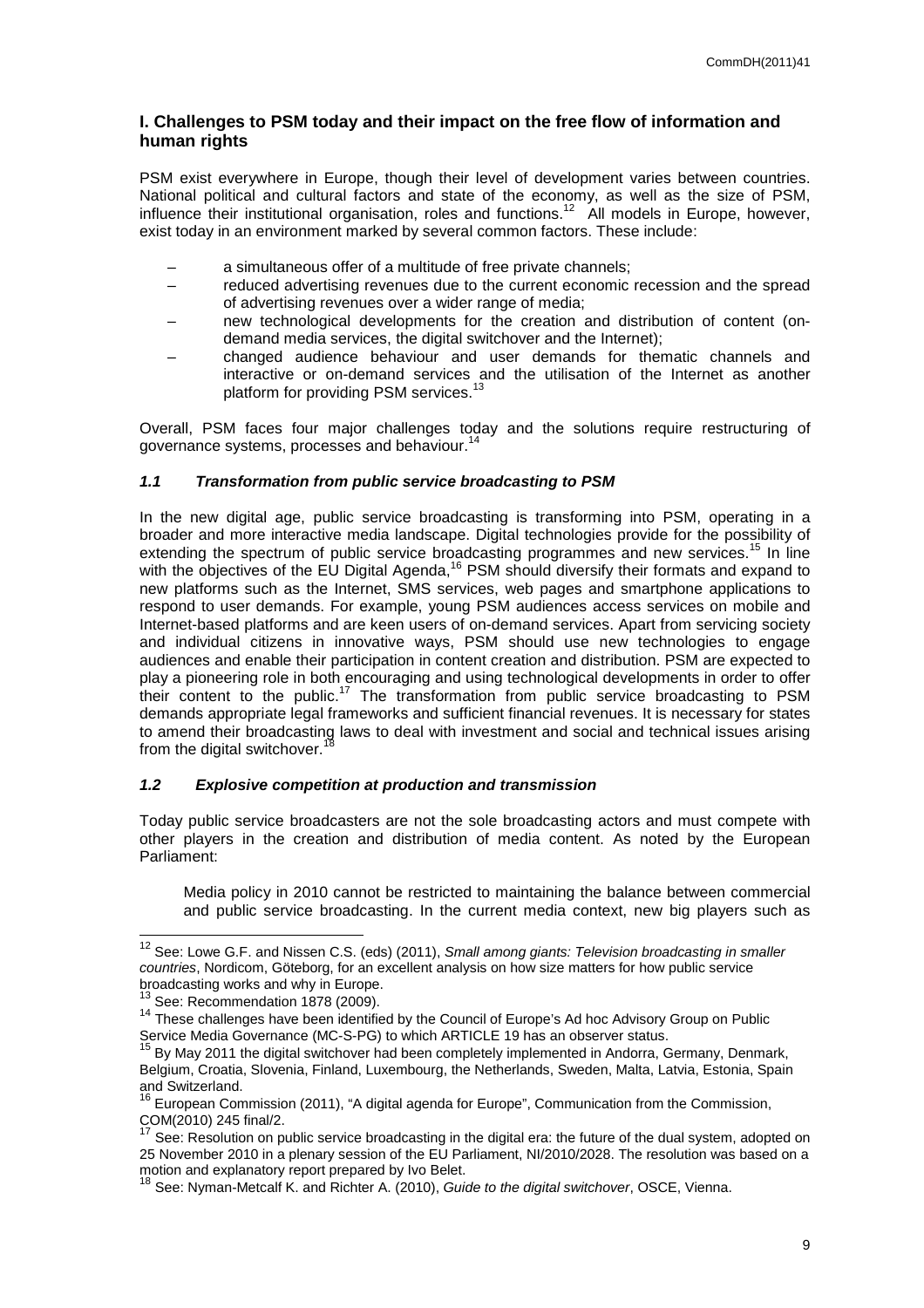telecom and Internet service providers as well as search engines play an increasingly important role. Citizen-journalism and user-generated content also challenge the traditional media players. The dual broadcasting system has evolved into a multi-player media environment.<sup>19</sup>

In the new media environment, PSM should ensure a diverse range of freely accessible programming, which contributes to media pluralism, cultural and linguistic diversity, editorial competition and freedom of expression.<sup>20</sup> At the same time state aid for PSM should not result in unfair competition with commercial broadcasters. To prevent unfair competition the EU requires its member states to adopt some form of ex ante test and clearly define the public service benefit before launching new services.<sup>21</sup>

### **1.3 Securing the right level of independence from the state, private competitors and interest groups**

Technological developments and the liberalisation and opening up of the airwaves to commercial and community broadcasting have not significantly lessened government control over PSM supervisory bodies.<sup>22</sup> For example, a recent study by the Institute of European Media Law revealed political influence on the Albanian public broadcaster RTSH especially during election periods.<sup>23</sup> In Bosnia and Herzegovina political parties attempt, in parliament, to appoint "their people" to the steering boards of PSM. $^{24}$  In Kosovo, the deputy head of the government influenced the nominations for elections to the board of RTK, the Kosovo public service broadcaster, by taking part in the last round of nominations discussed by the responsible parliamentary committee.<sup>25</sup> In Romania, PSM are controlled by the parties with a majority in parliament; the latter can dismiss the PSM board by not approving an annual activity report, and can both nominate and elect the board, whose chairman is also an executive director of PSM.<sup>2</sup>

According to the Council of Europe Recommendation  $Rec(96)10^{27}$  the legal framework of PSM should contain a number of safeguards against interference, including a clear statement about institutional autonomy, determining the scope of the latter. It should also include particular safeguards against politically motivated appointments or removals of members of governing bodies. It should similarly guard against conflicts of interest on PSM boards. PSM laws should ensure that the funding of PSM is not used to prejudice their independence, and that the pay and benefit packages for the members of the governing bodies are adequate and not determined by the government.

<sup>&</sup>lt;sup>19</sup> Supra, note 17

<sup>&</sup>lt;sup>20</sup> Supra, note 17

 $21$  According to paragraph 88 of the Communication from the Commission on the application of State aid rules to public service broadcasting (OJ C 257, 27.10.2009, p. 1), the ex ante assessment shall include two steps:

<sup>1.</sup> Assessment of whether the new services meet the democratic, social and cultural needs of society ("public value"). The assessment of the public character of a service is within the competence of Member States.

<sup>2.</sup> Assessment of the impact of the service on the market. In assessing the impact of the service on the market, Member States have to take into account a number of criteria (the existence of similar or substitutable offers, editorial competition, market structure, market position of the public service broadcaster, level of competition and potential impact on private initiatives).

 $^{22}$  See for examples of governmental interference with PSM, PACE Recommendation 1641 (2004); Declaration on the guarantee of the independence of public service broadcasting in member states; Declaration of 26 March 2008 of the Committee of Ministers on the independence and functions of regulatory authorities for the broadcasting sector; Martin B., Scheuer A. and Bron C. (eds) (2011), "The media in South-East Europe", A Comparative Media Law and Policy Study, Friedrich Ebert Foundation, Berlin, available at : www.fes.bg/files/custom/library/2011/The%20Media%20in%20South-East%20Europe.pdf.

Martin et al. op. cit., p. 36.

 $^{24}$  Ibid. p. 44.

 $^{25}$  Ibid. p. 80.

 $^{26}$  Ibid. p. 120.

<sup>27</sup> Recommendation No. R (96) 10 of the Committee of Ministers on the guarantee of the independence of public service broadcasting and the Appendix to it.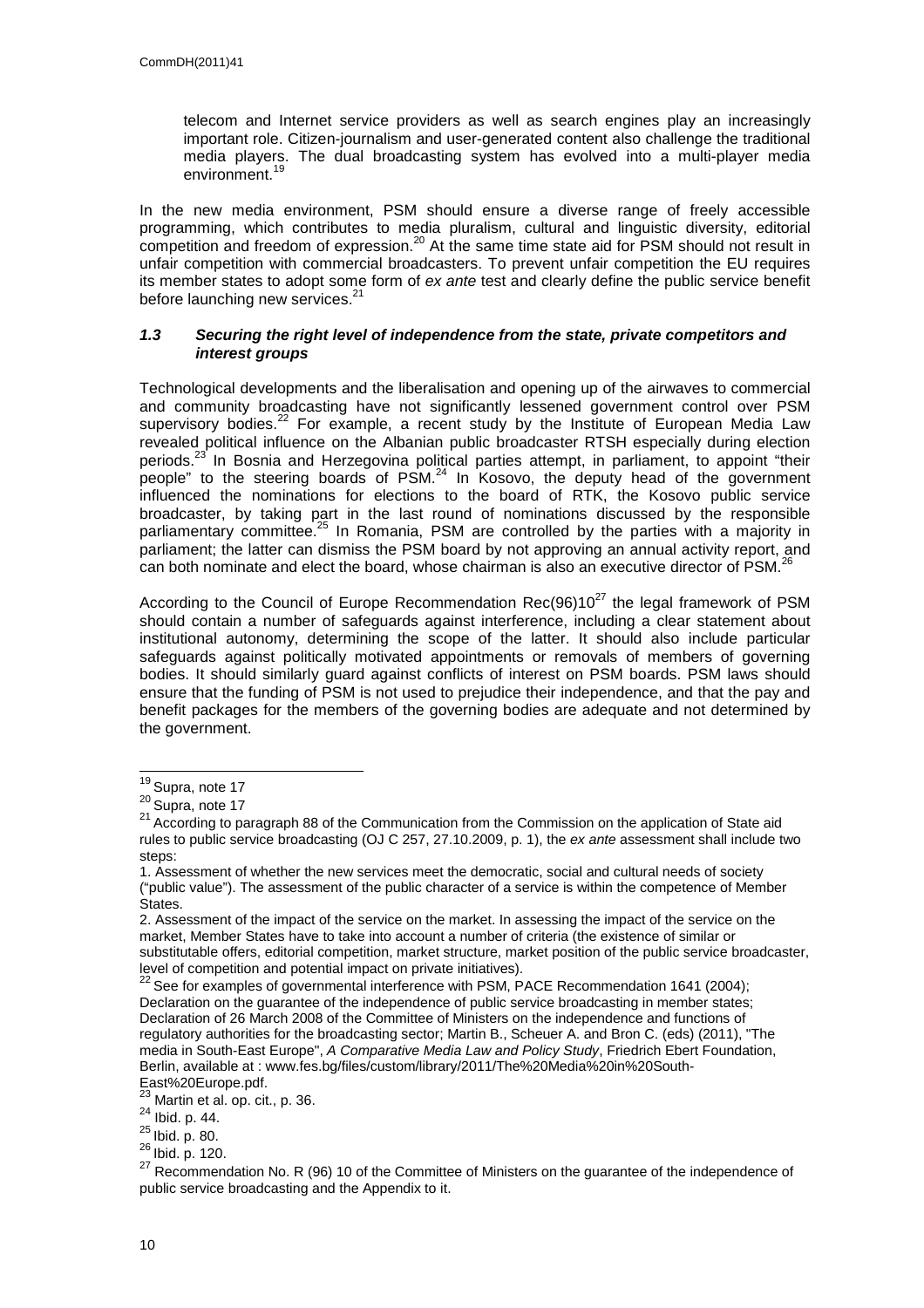# **1.4 Securing public support and public funding for PSM**

With the huge growth in the number of commercial channels the need for PSM has been questioned in some countries. In addition, some European PSM systems are in urgent need of proper financial backing.

PSM financing is dependent on public support. Some PSM are financially unstable as a result of the low collection rate of broadcasting fees. For example in Serbia, the collection rate is 44%, and thus far from sufficient to cover PSM expenses. $^{28}$  Another problem is dwindling public resources in many countries, which prevent PSM from maintaining the level and quality of programming required. However, if PSM are allowed to supplement their income with external funding they may become subservient to their backers. In Bulgaria, for instance, the lack of a clear and transparent funding scheme makes PSM funding dependent on the goodwill of the government and parliament.<sup>29</sup>

Without stable and sufficient funding, PSM will not be able migrate to the digital media environment and fulfil their remit. Moreover, scarce and unstable funding increases the risk of interference with editorial independence.

The responses to the weaknesses of the current models of funding include the improvement of management to efficiently use all available resources, increasing skills and retaining talent, and ensuring an appropriate level of public accountability by developing more transparency and responsiveness.

We believe that the above challenges, arising from technological developments, competition and calls for PSM accountability, can improve the free flow of information through:

- digitalisation and new technologies that help PSM fulfil their duty to promote free expression, quality journalism, pluralism and democratic values in innovative ways. Various groups, including minorities whose needs are served inefficiently in purely commercial markets, can have different access to PSM information and programmes;
- competition and co-operation with other media that leads to the improvement of content and to mixing private media ownership with public service values. Private media companies with public service values have become important players in several media markets, including the United Kingdom (Channel 4), Sweden (TV4) and Norway (TV2). The European quotas in favour of independent producers have a positive impact on new players in PSM;<sup>30</sup>
- the launching of new initiatives for transparency and the introduction of new forms of dialogue with the public, which stimulate accountability of both PSM as an institution and the state as a main PSM stakeholder. Democratisation of PSM will ensure more effective and closer engagement with audiences.

Nonetheless, there is a real danger that, in the process of digitalisation and the introduction of new technologies, access to PSM for some groups will be cut off from the flow of information or that not everyone will be able to interact on new platforms or participate in PSM governance. Competition with private broadcasters and the demands for funding can result in less media pluralism and can degrade the quality of audiovisual works. Insufficient funding can be a barrier to language and cultural diversity.

 $^{28}$  Martin et al., op. cit., p. 126.

 $^{29}$  Ibid., p. 57.

<sup>30</sup> The Audiovisual Media Services Directive and the Council of Europe Convention on Transfrontier Television elaborate on quotas in favour of independent producers. See Directive 2010/13/EU of the European Parliament and of the Council of 10 March 2010 on the co-ordination of certain provisions laid down by law, regulation or administrative action in member states concerning the provision of audiovisual media services (Audiovisual Media Services Directive) and the European Convention on Transfrontier Television, adopted on 5 June 1989, text amended according to the provisions of the Protocol (ETS No. 171) which entered into force on 1 March 2002.

 $31$  The UNESCO Convention on the Protection and Promotion of the Diversity of Cultural Expressions recognises the powers of states to adopt policies and measures aiming at protection and promotion of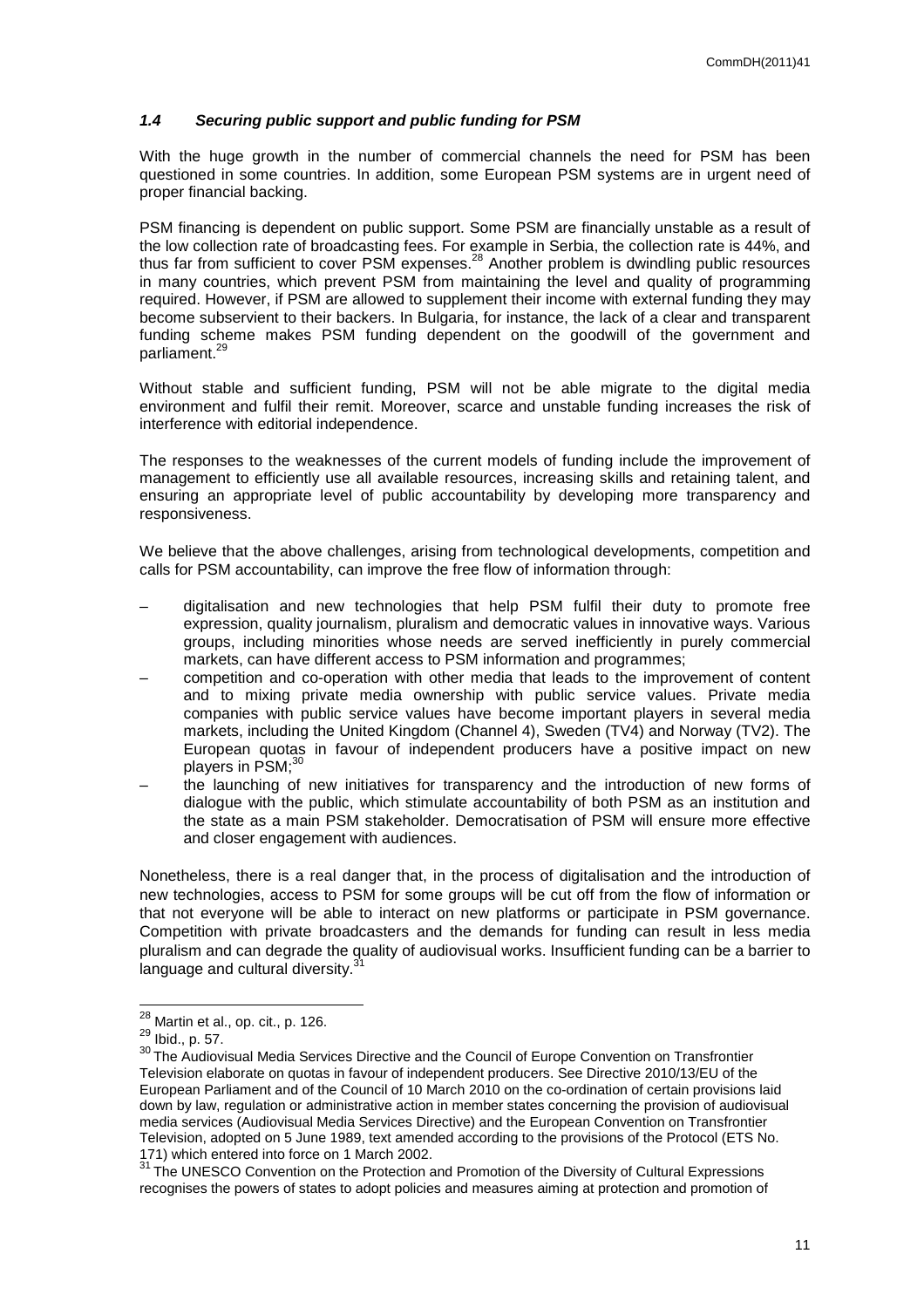# **II. Rights-based approach to PSM**

In this section, we demonstrate how a rights-based approach can be applied to PSM and argue that it should guide policies and reforms related to PSM.

A rights-based approach is a conceptual framework for a process of development that is based on international human rights standards and directed at promoting and protecting human rights, analysing inequalities, and redressing discriminatory practices and the unjust distribution of power.<sup>32</sup> Borrowing from this concept, the rights-based approach to PSM should be based on:

- linkage to human rights standards: human rights standards contained in, and principles derived from, international human rights instruments, should guide the policy development and implementation of PSM. As such, the rights-based approach to PSM shall identify the rights holders and the duty bearers, and ensure that duty bearers have an obligation to realise all human rights;
- accountability: the state should be accountable for its policy in support of PSM while PSM institutions should be fully accountable for their actions. As duty bearers, state and PSM institutions should be obliged to behave responsibly, seek to represent the greater public interest and be open to public scrutiny;
- participation: the rights-based approach to PSM demands a high degree of participation of all interested parties;
- non-discrimination: principles of non-discrimination, equality and inclusiveness should underlie the practice of PSM. The rights-based approach to PSM should also ensure that particular focus is given to vulnerable groups, to be determined locally, such as minorities, indigenous peoples or persons with disabilities;
- empowerment: the rights-based approach to PSM should empower rights holders to claim and exercise their rights. This means that there should be mechanisms to compel state and PSM institutions to perform their duties.

Below we examine how these principles can be applied to PSM and used to strengthen PSM policies and reforms.

# **2.1 Linkage to human rights standards**

Under the rights-based approach, the main objective of governmental policies relating to PSM would be to respect, fulfil and protect human rights. The right to freedom of expression is the most relevant to PSM, but other rights are also involved. $33$ 

# **2.1.1 Right to freedom of expression**

Article 10 of the European Convention on Human Rights and Fundamental Freedoms states that:

1. Everyone has the right to freedom of expression. This right shall include freedom to hold opinions and to receive and impart information and ideas without interference by public authority and regardless of frontiers. This Article shall not prevent States from requiring the licensing of broadcasting, television or cinema enterprises.

2. The exercise of these freedoms, since it carries with it duties and responsibilities, may be subject to such formalities, conditions, restrictions or penalties as are prescribed by law and are necessary in a democratic society, in the interests of national security, territorial integrity or public safety, for the prevention of disorder or crime, for the protection of health or morals, for the protection of the reputation or rights of others, for preventing the

l

cultural expressions, including enhancing diversity of the media through public service broadcasting. Such measures can include quotas concerning broadcast productions.

<sup>32</sup> Human rights-based approaches have been applied to development, education and reproductive health. See: the UN Practitioner's Portal on Human Rights Based Programming: http://hrbaportal.org.

<sup>&</sup>lt;sup>33</sup>The right to freedom of expression is guaranteed by Article 19 of the International Covenant of Civil and Political Rights, Article 9 of the African Charter on Human and Peoples' Rights, and Article 13 of the American Convention on Human Rights.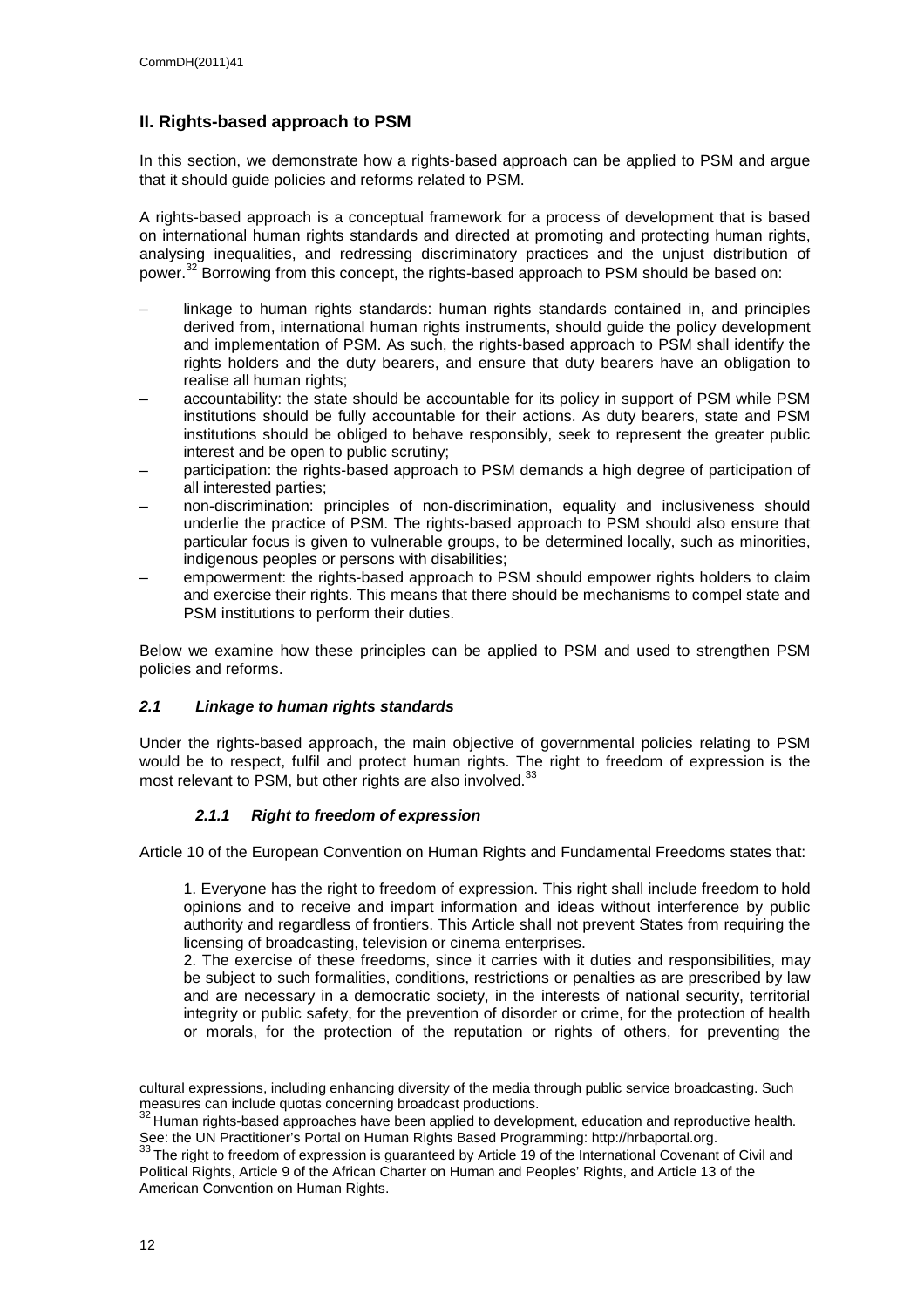disclosure of information received in confidence, or for maintaining the authority and impartiality of the judiciary.

In the Handyside case, the European Court of Human Rights underscored the importance of the right to freedom of expression stating that it is one of the "essential foundations of [democratic] society, one of the basic conditions for its progress and for the development of every man."3 Furthermore, the Court explained that Article 10 is applicable not only to inoffensive "information" or "ideas" but also to those that "offend, shock or disturb the State or any sector of the population."<sup>35</sup>

Furthermore, the Parliamentary Assembly and the Committee of Ministers of the Council of Europe have promulgated numerous resolutions, declarations and recommendations which elaborate on Article 10's protection for PSM.<sup>36</sup> The Court's judgments and the instruments adopted by the Parliamentary Assembly and the Committee of Ministers over a period of almost 60 years illustrate how the Council of Europe has helped to create viable PSM.

There are a number of points of immediate practical relevance to PSM in Article 10.

### **The right to freedom of expression belongs to both individuals and the media**

Although ECHR does not explicitly mention the freedom of media, the Court grants the press special status in the enjoyment of the freedoms contained in Article 10. In the case of The Sunday Times (No.  $1)^{37}$  the Court confirmed that the principles relating to freedom of expression defined in the Handyside case are applicable to and of particular importance for the press. Furthermore, in the Jersild case<sup>38</sup> the Court recognised that the press plays the "vital role of a 'public watchdog'" and emphasised the need for the application of these principles in the area of audiovisual media.<sup>39</sup>

### **The right to freedom of expression includes the right to impart and receive information and ideas**

The right to impart information and ideas which is normally exercised by journalists and the media is complementary to the right of individuals to receive information and ideas.<sup>40</sup> In the Jersild case<sup>41</sup> the Court clarified that the protection afforded by Article 10 includes not only the substance of the ideas and information expressed but also the form in which they are conveyed. In this case, the Court found that the Danish courts violated Article 10 when they convicted a journalist employed at the Danish Broadcasting Corporation for his film, which included an interview with a group of young people in the course of which they made racist remarks. The Judges in Strasbourg held that it was not for them or the national courts to substitute their own views for those of the press as to what technique of reporting should be adopted by journalists. $42$ 

The right to impart and receive information "through any media" enshrines the freedom of broadcasting and the right of access to broadcasting, both private and public. Freedom of expression is expressed not only through private media but also through PSM.

 $34$  Handyside v. the United Kingdom, Appl. No. 5493/72, judgment of 7 December 1976, paragraph. 49. <sup>35</sup> Ibid.

<sup>36</sup> See footnotes 11, 16-7, 21-2

<sup>37</sup> The Sunday Times v. the United Kingdom, Appl. No. 6538/74, judgment of 26 April 1979, paragraph. 65.

<sup>38</sup> Jersild v. Denmark, Appl. No. 15890/89, judgment of 23 September 1994.

<sup>39</sup> Ibid., paragraph. 31.

<sup>40</sup> For the first time the Strasbourg Court recognised the complementary character of the right to impart and the right to receive information and ideas in the Jersild case. This position has been reiterated in subsequent cases. See for example, Radio France and Others v. France, Appl. No. 53984/00, judgment of 30 March 2004, paragraph. 33.

<sup>41</sup> Jersild v. Denmark, op. cit.

<sup>42</sup> Ibid., paragraph. 35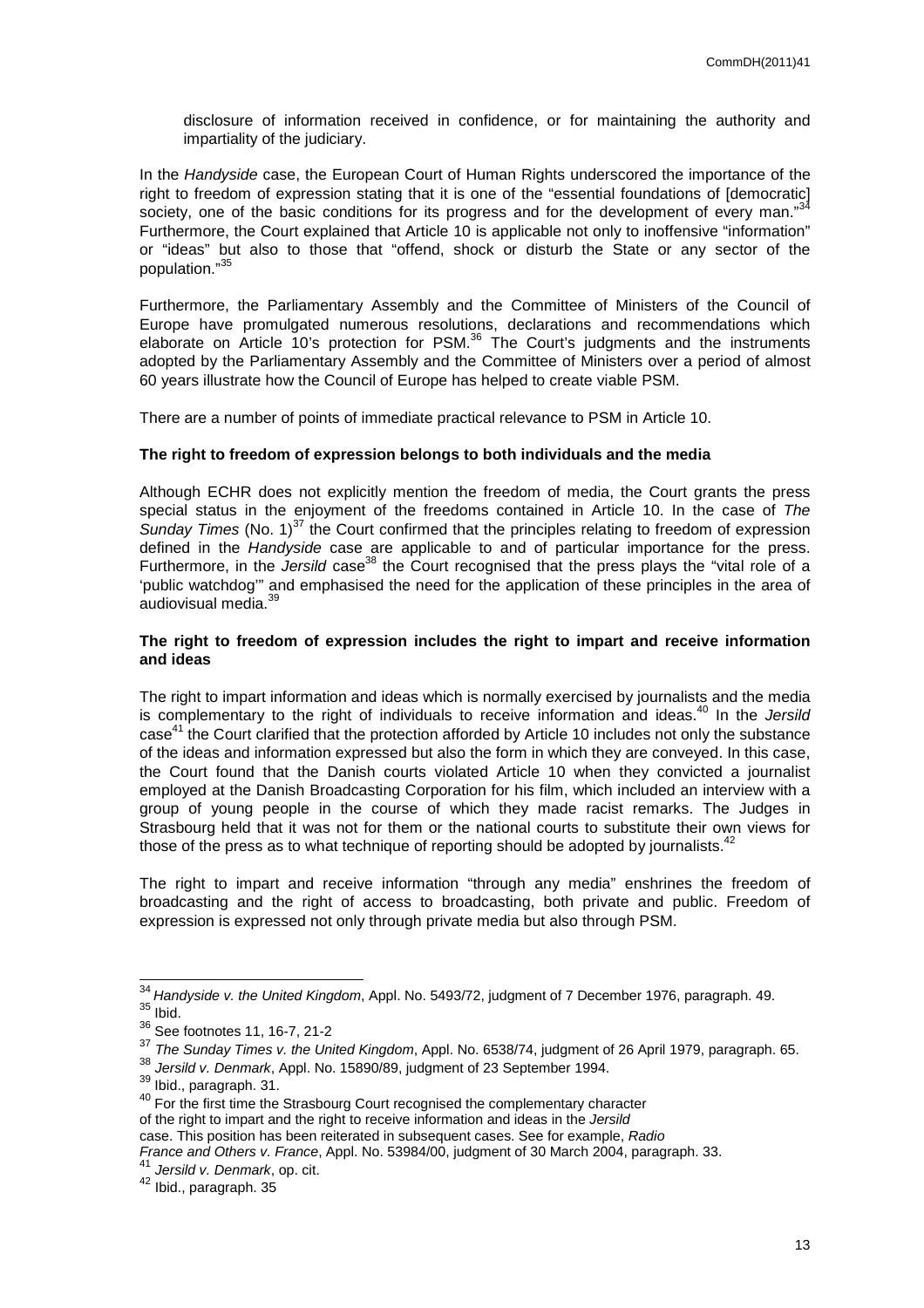## **Does the right to freedom of expression entail an individual right to express views and opinions via PSM?**

The opinion of the Court on this question was stated in the Haider case:<sup>43</sup>

Article 10 (of the ECHR) cannot be taken to include a general and unfettered right for any private citizen or organisation to have access to broadcasting time on radio or television in order to forward his opinion, save under exceptional circumstances, for instance if one political party is excluded from broadcasting facilities at election time while other parties are given broadcasting time. $44$ 

#### **The right to freedom of expression applies across borders**

This point is highly relevant in an age when the technical capacity to broadcast across borders is widely available. In the Autronic case,<sup>45</sup> the Court recognised that the right to receive information covers also international television broadcasts.

### **The right to freedom of expression must be accompanied by the right to protection of journalists' sources**

While this right is not explicitly provided by the ECHR and other international human rights treaties, it has been proclaimed in constitutions (for example the constitutions of Portugal and the former Yugoslav Republic of Macedonia), general and special laws, and has been recognised by the Court and national courts.<sup>46</sup> Recommendation No. R (2000)  $7^{47}$  sets out exceptions to the right to protection of sources where:

- the identity of the source is necessary for the investigation or prosecution of a serious crime, or the defence of a person accused of a criminal offence;
- the information or similar information leading to the same result cannot be obtained elsewhere;
- the public interest in disclosure outweighs the harm to freedom of expression; and
- disclosure has been ordered by a court or another independent or impartial decisionmaking body, after a full hearing.

#### **States should limit their restrictions to freedom of expression**

The ECHR provides that the right to freedom of expression may be restricted only if such a restriction is prescribed by law, pursues a legitimate aim, and is necessary in a democratic society to achieve this aim.<sup>49</sup> The Court has examined the legitimacy of various measures in the field of public service broadcasting.

#### Monopoly of public broadcasting

In the *Informationsverein Lentia* case,<sup>50</sup> the Court found that the state broadcasting monopoly in Austria is a far-reaching restriction on the freedom of expression which was not justified by a

j

 $^{43}$  Haider v. Austria, Appl. No. 25060/94, decision of 18 October 1995, (European Commission of Human Rights).

<sup>44</sup> Ibid., paragraph. 3 of the Law Section. The Commission referred to Application No. 9297/81, Dec. 1.3.82, D.R. 28, p. 204 and No. 23550/94, Dec. 24.2.95, unpublished.

Autronic AG v. Switzerland, Appl. No. 12726/87, judgment of 22 May 1990.

<sup>46</sup> In 2007 in its decision in the Cicero case (1 BvR 538/06; 1 BvR 2045/06) Germany's constitutional Court declared the security services searches of a journalist's apartment and the offices of Cicero magazine in September 2005 in Potsdam unconstitutional because they aimed "exclusively" or "predominantly" at identifying the source of the media's information, and not at actually pursuing a criminal case.

Recommendation No. R (2000) 7 on the right of journalists to disclose their sources of information, adopted by the Committee of Ministers on 8 March 2000, at the 701st meeting of the Ministers' Deputies. <sup>48</sup> Ibid., Principle 3.

<sup>49</sup> See Article 10 of the ECHR, paragraph. 2.

<sup>50</sup> Informationsverein Lentia v. Austria, Appl. Nos. 13914/88, 15041/89, 15717/89, 15779/89 and 17207/90, judgment of 24 November 1993.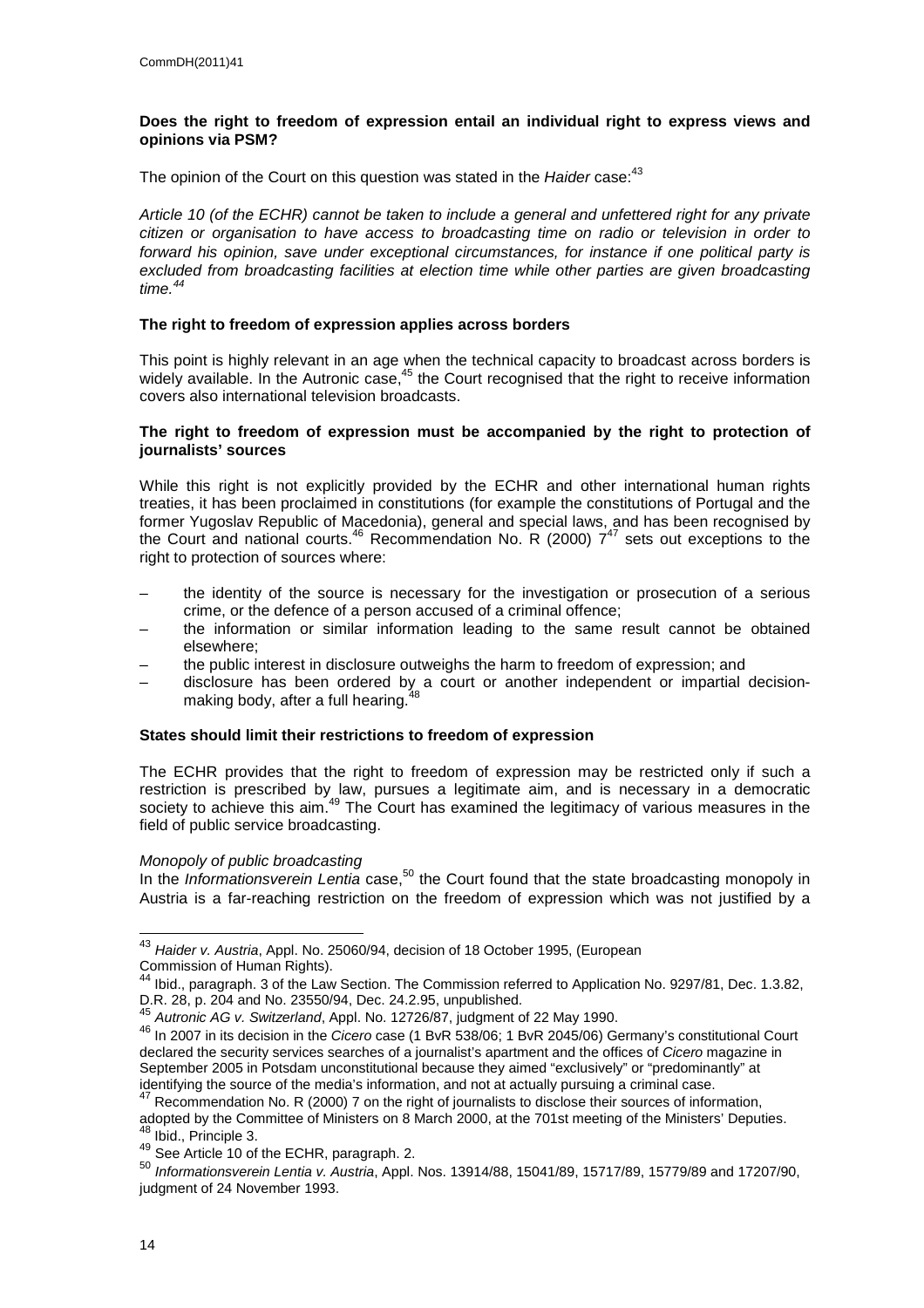pressing need. Therefore, the refusal to provide licences for operation of private television and radio stations was found to be in breach of the right to freedom of expression.

#### Prohibition of political advertisement

In the VgT Verein gegen Tierfabriken case, $51$  the Court found that the prohibition on broadcasting a political advertisement via the Swiss Radio and Television Company was not justified with relevant and sufficient arguments and did not answer a particularly pressing social need.<sup>52</sup>

#### **Defamation**

l

In the Radio France case.<sup>53</sup> the Court found that the conviction of radio journalists of defamation did not violate Article 10. The judges considered that there was a "pressing social need" to take action against journalists who incorrectly reported that a former deputy prefect had admitted that he supervised the deportation of Jews during the Second World War.

### Locking and packing up television after cancellation of subscription of public service television

In the Faccio case<sup>54</sup> the Court found that the right to freedom of expression of an applicant was not violated by the police locking and packing up his television after he asked for a cancellation of his subscription to public service television. The Court observed that the action was permitted by a legislative decree which aimed at dissuading individuals from failing to pay the licence fee, which was regarded as a tax for the financing of the public broadcasting service. The Court did not find problematic the obligation for owners of television sets to pay the tax in question regardless of whether or not they wished to watch programmes on public channels.

#### Disciplinary measure against a journalist employed by PSM

In the Wojtas-Kaleta case,<sup>55</sup> the Court found a violation of the right to freedom of expression. A journalist employed by the Polish public television company (TVP) was reprimanded by her employer after criticising the programming of TVP in an interview published in a national newspaper. Accepting that the issues raised by the journalist were of general interest and taking note of the professional obligations and responsibilities of the journalist, the Court determined that in this case the right to freedom of expression outweighed the duties of employees towards their employers.

### **State obligations with respect to broadcasting pluralism**

The state obligation to create an environment in which diverse media exist has been proclaimed by the UNESCO Convention on the Protection and Promotion of the Diversity of Cultural Expression.<sup>56</sup> The Convention establishes that states enjoy the sovereign right to adopt measures to protect intercultural dialogue and the diversity of cultural expressions, as well as a duty to adopt measures aimed at enhancing the diversity of media, including through public broadcasting.

Likewise the Committee of Ministers of the Council of Europe stated in Recommendation  $CM/Rec(2007)2^{57}$  that "Member states should encourage the development of other media

<sup>&</sup>lt;sup>51</sup> Vgt Verein gegen Tierfabriken v. Switzerland, Appl. No. 24699/94, judgment of 28 June 2001, paragraph. 69.

 $52$  In contrast to the VgT Verein gegen Tierfabriken case, in the Murphy case the Court held that a ban on broadcasting a radio advertisement for a religious meeting was justifiable under Article 10 of the ECHR. The judges agreed that in the latter case the member states enjoyed a wider margin of appreciation to determine how to balance religious expression with protection of rights of others due to the lack of uniform European conceptions on this topic.

Radio France and Others v. France, Appl. No. 53984/00, judgment of 30 March 2004, paragraph 37.

<sup>&</sup>lt;sup>54</sup> Faccio v. Italy, Appl. No. 33/04, decision of 31 March 2009.

<sup>55</sup> Wojtas-Kaleta v. Poland, Appl. No. 20436/02, judgment of 16 July 2009.

<sup>56</sup> UNESCO Convention on the Protection and Promotion of the Diversity of Cultural Expression, adopted on 20 October 2005 by the 33rd General Conference and entered into force on 18 March 2007.

<sup>57</sup>Recommendation CM/Rec(2007)2 of the Committee of Ministers on media pluralism and diversity of media content, adopted by the Committee of Ministers on 31 January 2007, at the 985th meeting of the Ministers' Deputies, paragraph. 4.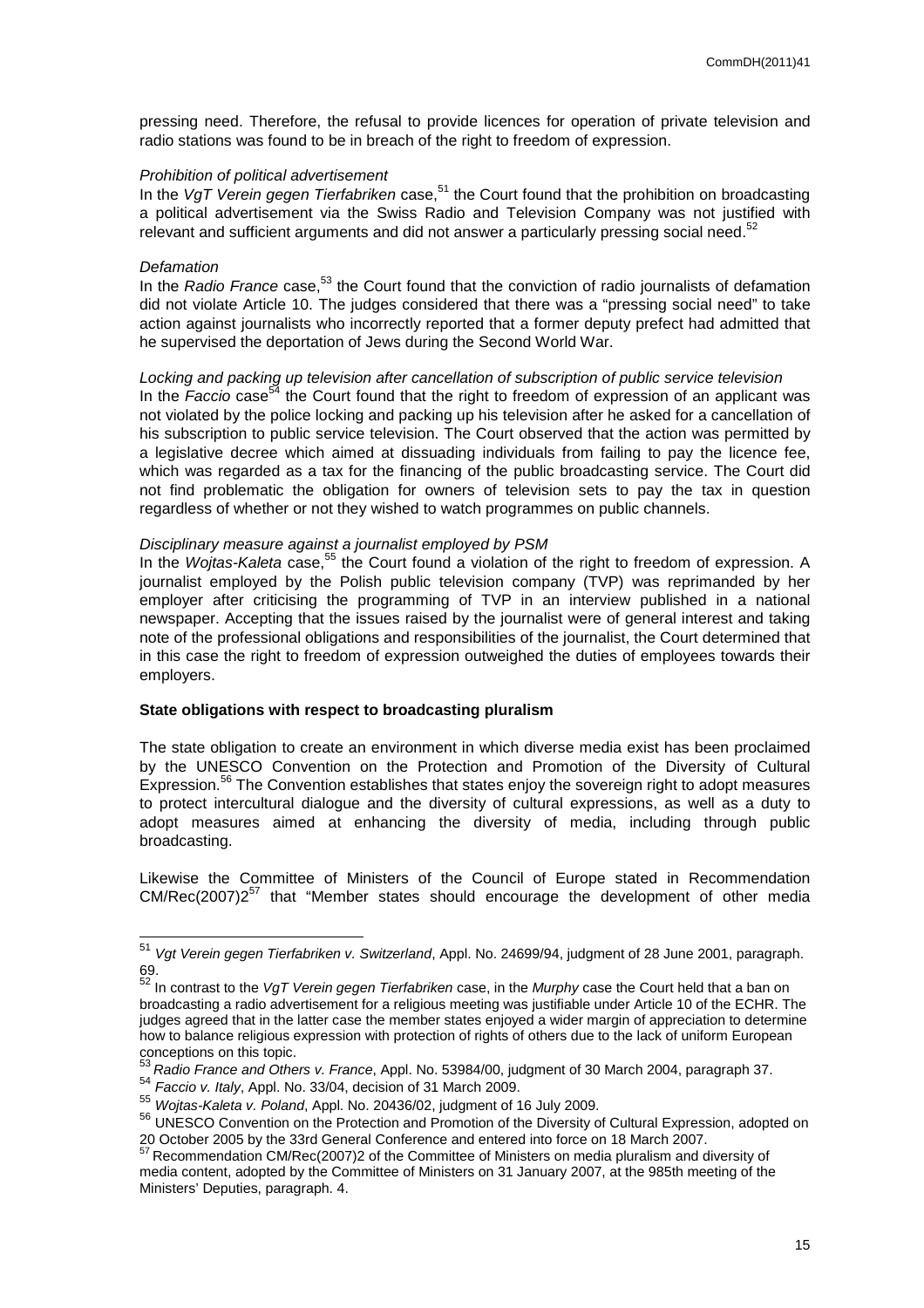capable of making a contribution to pluralism and diversity and providing a space for dialogue. These media could, for example, take the form of community, local, minority or social media."

In the Wojtas-Kaleta case,<sup>58</sup> the Court underlined the state's role of guaranteeing pluralism, declaring that "where a State decided to create a public service broadcasting system, the domestic law and practice must guarantee that the system provides a pluralistic audiovisual service."<sup>59</sup>

# **2.1.2 Other human rights relevant to PSM**

States are obliged to respect and protect other rights from the ECHR that are relevant to PSM and their staff. These include the right to life,<sup>60</sup> the prohibition of torture, inhuman and degrading treatment and punishments,  $61$  the right to liberty and security,  $62$  the right to privacy,  $63$  and the prohibition on discrimination.<sup>64</sup> Under the European Social Charter, PSM staff are entitled to a number of employment and social rights including freedom to work,<sup>65</sup> fair working conditions,<sup>66</sup> right to association and collective bargaining rights,  $67$  right to social security, social welfare and social services,  $68$  and the right to non-discrimination.  $69$ 

The Council of Europe monitors the situation of journalists' rights. Recalling the state's obligation, in accordance with Article 2 and 10 of the ECHR, to prevent and investigate any murders of journalists as well as acts of severe physical violence and death threats against them, Resolution 1535 (2007)<sup>70</sup> of the Parliamentary Assembly highlighted that "where attacks against journalists can be carried out with immunity, democracy and the rule of law suffers."<sup>71</sup>

The 2010 report Respect for media freedom,<sup>72</sup> by the PACE Committee on Culture, Science and Education, listed cases of death threats, harassment and physical attacks by police officers and individuals against PSM journalists. For example, in Kosovo, a television presenter was threatened in June 2009 following her investigative reports on the public television channel RTK about limits on press freedom in Kosovo and alleged atrocities committed by the Kosovo Liberation Army in the conflict of the late 1990s. In 2008 and 2009 bombs were exploded at the EiTB public broadcasting headquarters in Bilbao and another against a television transmission facility in Hernani. The aforementioned PACE report on Respect for media freedom included cases in which journalists in Moldova were arrested during post-election demonstrations in April 2009.

The Strasbourg Court has examined complaints on searches of journalists' homes and seizure of their equipment for identification of their sources. In the Voskuil case<sup>73</sup> and the Tillack case<sup>74</sup> the

l

<sup>72</sup> "Respect for media freedom", Report by Committee on Culture, Science and Education, Doc. 12102, published on 6 January 2010, Rapporteur: Mr Andrew McIntosh, United Kingdom, Socialist Group.

<sup>&</sup>lt;sup>58</sup> Wojtas-Kaleta v. Poland, op. cit.

<sup>59</sup> ibid. paragraph. 47.

<sup>60</sup> European Convention for Human Rights, Article 2.

 $61$  Ibid., Article 3.

<sup>62</sup> Ibid., Article 5.

<sup>63</sup> Ibid., Article 8.

 $64$  Ibid., Article 14.

<sup>&</sup>lt;sup>65</sup> European Social Charter, Article 1.

<sup>66</sup> Ibid. Article 2.

<sup>67</sup> Ibid. Articles 5 and 6.

<sup>68</sup> Ibid. Article 12.

<sup>&</sup>lt;sup>69</sup> Ibid. Article 20.

<sup>70</sup> Resolution 1535 (2007), adopted by the Parliamentary Assembly on 25 January 2007.

 $71$  In Recommendation 1897 (2010) the Parliamentary Assembly of the Council of Europe recalled that at least 20 journalists have been killed in Europe since 2007 and proclaimed that states must do more to ensure respect the safety of journalists.

Voskuil v. the Netherlands, Appl. No. 64752/01, judgment of 22 November 2007.

<sup>74</sup> Tillack v. Belgium, Appl. No. 20477/05, judgment of 27 November 2007.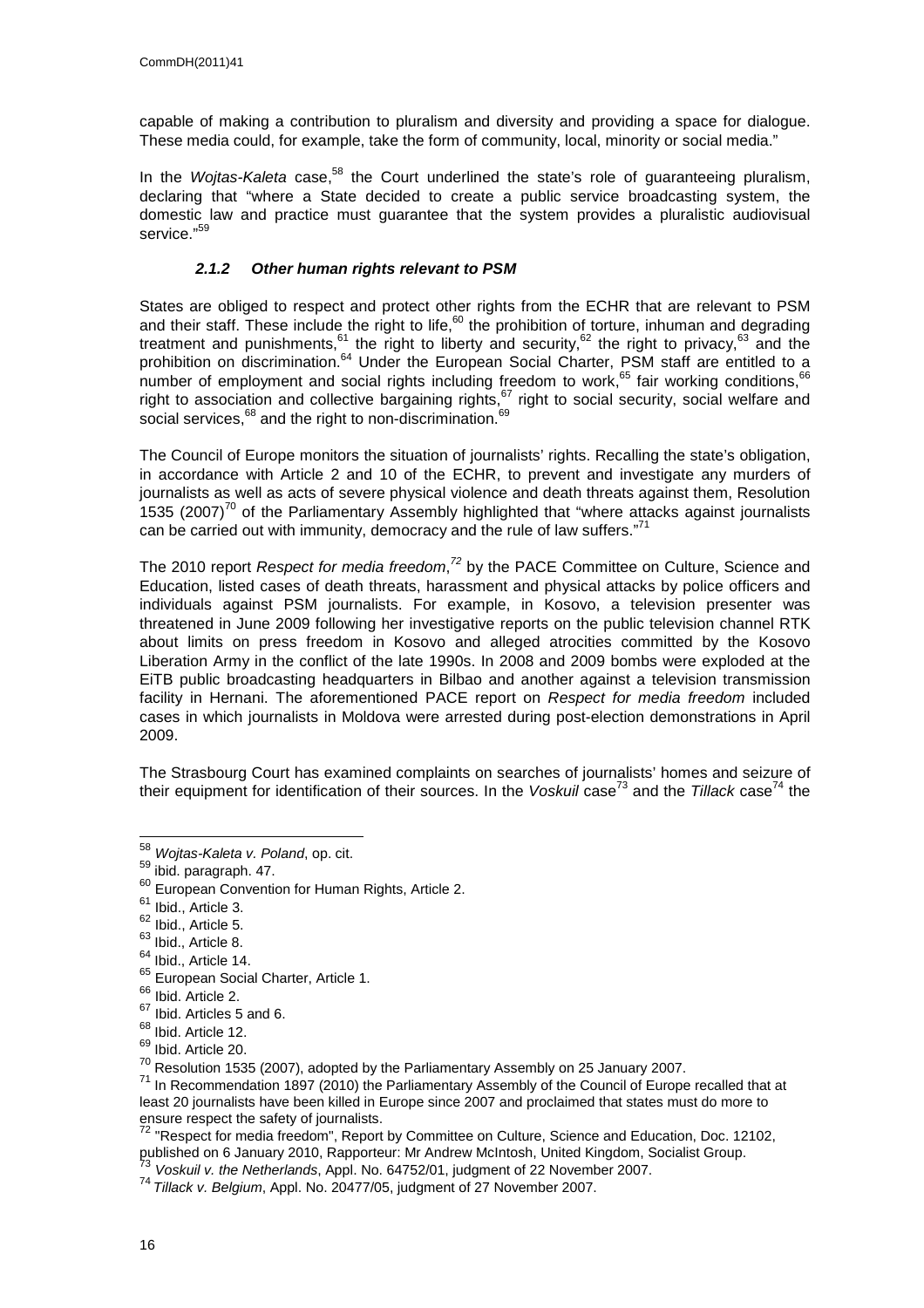Court found that searches and seizures at journalists' homes and offices and seizure of their equipment interfered with their right to freedom of expression.

## **2.1.3 Non-human rights standards related to PSM**

Although no international treaty deals explicitly with PSM, the Council of Europe has developed standards defining state-specific obligations with respect to PSM. In addition Council of Europe instruments list the obligations upon PSM organisations.

The first is a general obligation to maintain PSM and the responsibility "to guarantee the fundamental role of the PSM".<sup>75</sup> The Council of Europe instruments elaborate on this obligation by defining several responsibilities. States should:

- set the remit of PSM. Specific provisions should be included in legislation: $^{76}$
- enable PSM to use new communication technologies and services by providing them with the necessary technical resources. $77$  In order to ensure universal access to PSM, states should enable public service broadcasters to transmit on the different digital platforms (cable, satellite, terrestrial); $^{78}$
- encourage PSM to play an active role in promoting social cohesion and integration among various societal groups including ethnic and religious minorities, the young, the elderly, the unemployed and persons with disabilities while respecting their different identities and needs.<sup>79</sup> States should ensure that all have universal access to PSM;<sup>80</sup>
- ensure that PSM institutions, organisations and all parties concerned are accountable for their performance. Expectations should be clearly defined, and PSM and other stakeholders should provide effective reporting of performance. States should ensure that PSM regularly make information on their activities available to the public and develop procedures for allowing viewers and listeners to provide feedback;<sup>81</sup>
- support the introduction of public consultation mechanisms which may include the creation of programming policy advisory structures, suitably diverse in their composition to reflect the general public:<sup>82</sup>
- guarantee the independence of PSM from any kind of political or social control, in deciding their internal organisation. States must ensure that the day-to-day management including the editorial responsibility for programme schedules and the content of programmes is a matter decided entirely by the broadcasters themselves. They should adopt appropriate structures such as pluralistic internal boards or other independent bodies,<sup>83</sup> ensuring that people with clear party political affiliations do not hold senior management positions within PSM.<sup>84</sup> In the *Manole* case, the Court further held that the state has a duty to ensure that the public has access through television and radio to impartial and accurate information

<sup>&</sup>lt;sup>75</sup> Although most Council of Europe standard-setting instruments concerning PSM describe the PSM characteristics and principles without developing a list of specific state obligations in relation to them, Recommendation No. R (99) 1 and Recommendation CM/Rec(2007)2 are exceptions insofar as they specifically elaborate on member states' obligations towards PSM. See also Recommendation CM/Rec(2007)3 on the remit of public service media in the information society.

 $76$  Recommendation CM/Rec(2007)3 on the remit of public service media in the information society.

Recommended measure V. related to public service broadcasting of Recommendation No. R (99) 1 and Recommendation CM/Rec(2007)2 on media pluralism and diversity of media content.

 $^{78}$  Recommendation Rec(2003)9 on measures to promote the democratic and social contribution of digital broadcasting, adopted by the Committee of Ministers on 28 May 2003, at the 840th meeting of the Ministers' Deputies.

Recommendation No. R (99) 1, op. cit.  $(n.77)$ .

 $80$  Recommendation CM/Rec(2007)3, op. cit. (n.76).

<sup>81</sup> Recommendation No. R (99) 1 and Recommendation CM/Rec(2007)2, op. cit. (n.77).

<sup>82</sup> Recommendation No. R (99) 1 and Recommendation CM/Rec(2007)2, op. cit. (n.77).

<sup>83</sup> See Prague Resolution No. 1, "The future of public service broadcasting", adopted at the 4th European Ministerial Conference on Mass Media Policy (Prague, 7-8 December 1994) and Recommendation No. R  $(99)1$ , op. cit. (n.77).

<sup>&</sup>lt;sup>I</sup> Resolution 1636 (2008) on indicators for media in a democracy, adopted by the Parliamentary Assembly on 3 October 2008, paragraph. 8.20.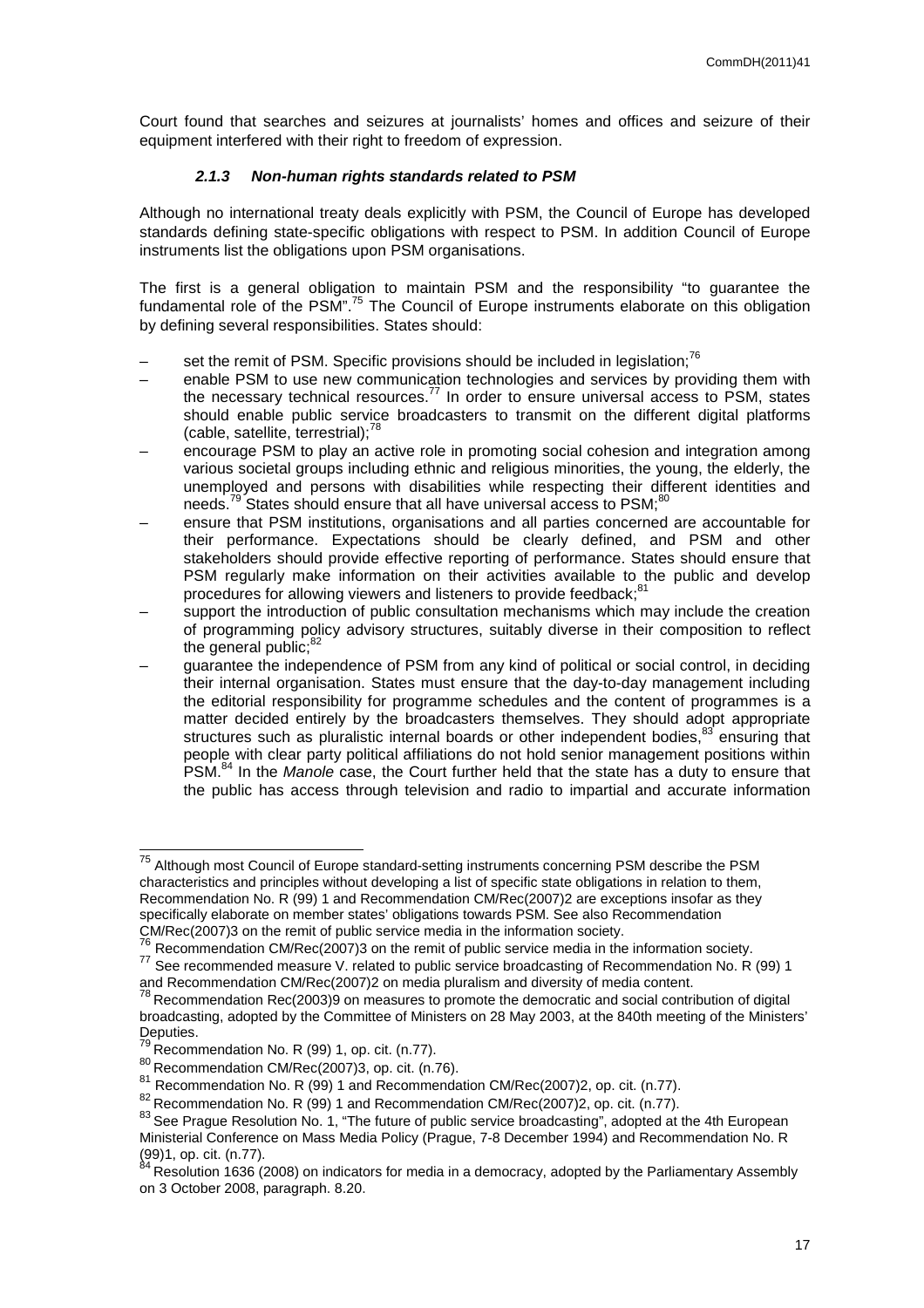and a range of opinions and comments, reflecting the diversity of political outlook within the country;<sup>85</sup>

ensure sufficient and sustained funding of PSM from various sources.<sup>86</sup> At the 4th European Ministerial Conference on Mass Media Policy the member states of the Council of Europe undertook to maintain and, where necessary, establish an appropriate and secure funding framework which guarantees public service broadcasters the means necessary to accomplish their duties.

As noted above, the human rights approach to PSM shall identify the rights holders and duty bearers. In this respect, PSM are not only rights holders. The Council of Europe standard-setting instruments define specific obligations for them. PSM should:

- fulfil their mandate and act in accordance with the law, like all public institutions;
- create and distribute content without interference by public authorities and private interest groups (institutional independence). Resolution 1636 (2008) states that public service broadcasters should establish in-house codes of conduct for journalistic work and editorial independence from political influence;<sup>88</sup>
- ensure accountability through regular evaluation and review of activities, as emphasised by Recommendation  $CM/Rec(2007)3$ ,  $89$  in order to ensure that all groups in the audience are adequately served;<sup>90</sup> and
- be open to the public, through the introduction of forms of public consultation, as stated in Recommendation CM/Rec(2007) $2^{.91}$  This may include the creation of advisory structures, reflecting public diversity, to ensure programming policy meets public requirements.

# **2.2 Accountability**

PSM accountability regimes are normally part of the PSM legal framework. The legal framework specifies the bodies to which the PSM institutions are responsible. Bodies such as parliaments may have formal relationships with PSM, while others – such as PSM staff, civil society organisations or audience councils – have informal relationships with PSM.

PSM should be held accountable for their remit in the first place. But they should also be accountable for administrative operability and financial efficiency. For example, where PSM decide to commission work from independent market players, they should be held accountable for the outcomes.

Normally, the legal framework requires PSM to report on their activities to parliaments. PSM can undergo audit processes too. PSM frameworks set out timetables for annual reports and other audits.

Parallel to parliaments, the public can hold PSM institutions accountable through public representatives sitting on a supervisory board. In addition, institutions akin to the ombudsman, audience councils, and complaints procedures for breaches of codes of practice can hold PSM accountable for their programming.

Several examples illustrate such institutional arrangements and policies. In Portugal, a listener and viewer Ombudsman is nominated by the Radio and Television Board. In Spain, an Ombudsman for listeners, viewers and media interactive service users is nominated by the

<sup>&</sup>lt;sup>85</sup> Manole and Others v. Moldova, Appl. No. 13936/02, judgment of 17 September 2009, para. 100.

<sup>86</sup> Recommendation No. R (99) 1 and Recommendation CM/Rec(2007)2, op. cit. (n.77).

<sup>&</sup>lt;sup>87</sup> Prague Resolution No. 1, op. cit. (n.83).

<sup>88</sup> Resolution 1636 (2008), op. cit. (n.84), paragraph 8.21.

<sup>89</sup> Recommendation CM/Rec(2007)3, op. cit. (n.76).

<sup>90</sup> Recommendation CM/Rec(2007)3, op. cit. (n.76), Principle No. 6.

<sup>91</sup> Recommendation CM/Rec(2007)2, op. cit. (n.77)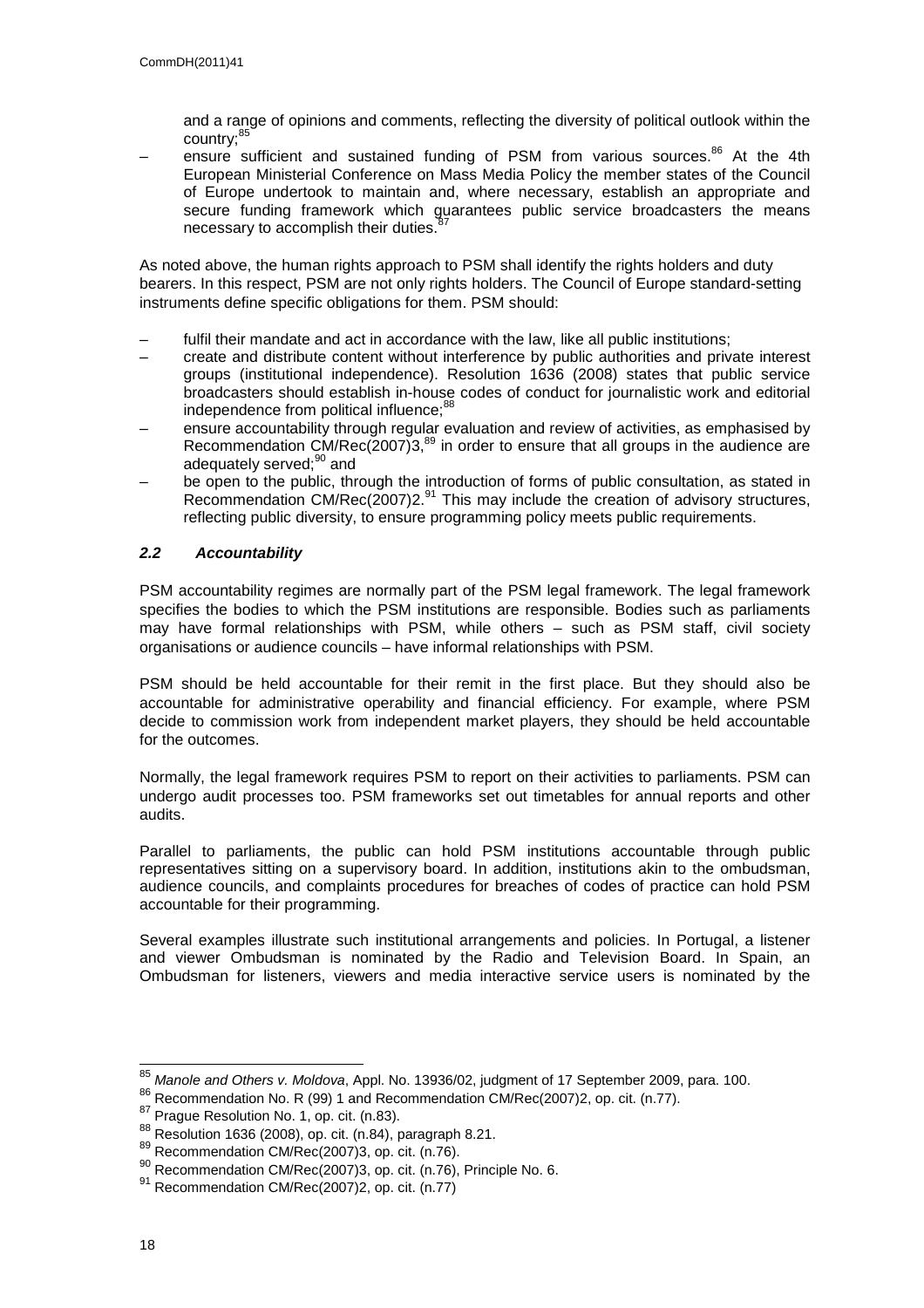president of the Radio Television Corporation (RTVE). The ombudsmen in both countries respond and mediate in the public's name and prepare reports on PSM performance.<sup>92</sup>

The Audience Council of the Öesterreichischer Rundfunk in Austria "safeguard[s] the interests of the listeners and viewers". Its 35 members are made up of representatives from a wide-cross section of civil society organisations from church groups to academics.<sup>93</sup>

In the United Kingdom, viewers can make complaints through the website of the British Broadcasting Corporation (BBC). The BBC Editorial Complaints Unit deals with serious complaints about breaches of the BBC's editorial standards. If complainants are not satisfied by its findings, they can appeal to the Governors' Programme Complaints Committee. For the most serious upheld complaints, an apology or correction from the BBC may be published online or on air. $94$ 

According to the Council of Europe's declaration on the guarantee of the independence of public service broadcasting in the member states,<sup>95</sup> PSM is "relatively" open and transparent in most states. The declaration, however, notes that in some cases there is insufficient openness, transparency and accountability. Furthermore, in some countries annual reports to national parliaments are rarely the subject of examination or real debate. This may be the result of inexperience in holding PSM publicly accountable or due to a perception that the parliament has a weaker supervisory function if PSM's funding comes from advertisements or licence fees. Whatever the reasons, deficiencies in PSM's accountability affect the public's trust, and lead to alienation of viewers and listeners.

### **2.3 Participation**

 $\overline{\phantom{a}}$ 

In the past, many public service broadcasting institutions have kept the public at a distance; governments and politicians were their preferred partners. Because of this lack of dialogue, many viewers, civil society organisations and private media players are indifferent towards or feel alienated by PSM systems. For example, a study established that in December 2007, 72% of the British population had never contacted a news organisation on any platform.<sup>96</sup>

The present social environment, characterised by the informal, participatory and democratic culture of the Internet and the information and communication technologies, challenges the current PSM model. It demands that PSM be responsive and open to partnership with public and private media players as well as being transparent in its decision making. Both PSM legislation and culture should address this demand.

Recommendation Rec(2007)3 on the remit of PSM in the information society<sup>97</sup> calls for PSM to make use of user-generated content and other participatory schemes in order to involve the younger generation in active forms of communication.<sup>98</sup> It is pointed out that PSM should themselves enhance their dialogue with the general public, particularly by using new interactive services.<sup>99</sup> Recommendation Rec(2007)2 on media pluralism and the diversity of media content calls on member states to invite PSM "to envisage the introduction of forms of consultation with

 $92$  Nino Conde, PSM ombudsman, "Responsiveness and Accountability", paper presented during the consultation meeting of the Ad hoc Advisory Group on Public Service Media Governance, Strasbourg, 17 and 18 September 2009.

 $^{93}$  See: Federal Act on the Austrian Broadcasting Corporation (ORF Act), Federal Law Gazette No. 379/1984 as amended by Federal Law Gazette I No. 83/2001, available at

www.ris.bka.gv.at/Dokumente/Erv/ERV\_1984\_379/ERV\_1984\_379.html.

<sup>94</sup>BBC Complaints/Editorial Complaints Unit rulings, available at www.bbc.co.uk/complaints/ecu.

<sup>95</sup> Declaration of the Committee of Ministers on the guarantee of the independence of public service broadcasting in the member states, adopted on 27 September 2006 at the 974th meeting of the Ministers' Deputies.

 $96$  Claire Wardle, User generated content and public service broadcasting, available at

http://clairewardle.com/2010/05/19/user-generated-content-and-public-service-broadcasting. Recommendation CM/Rec(2007)3, op. cit. (n.76).

<sup>98</sup> Recommendation CM/Rec(2007)3, op. cit. (n.76), Principle No. 5.

<sup>99</sup> Recommendation CM/Rec(2007)3, op. cit. (n.76), Principle No. 18.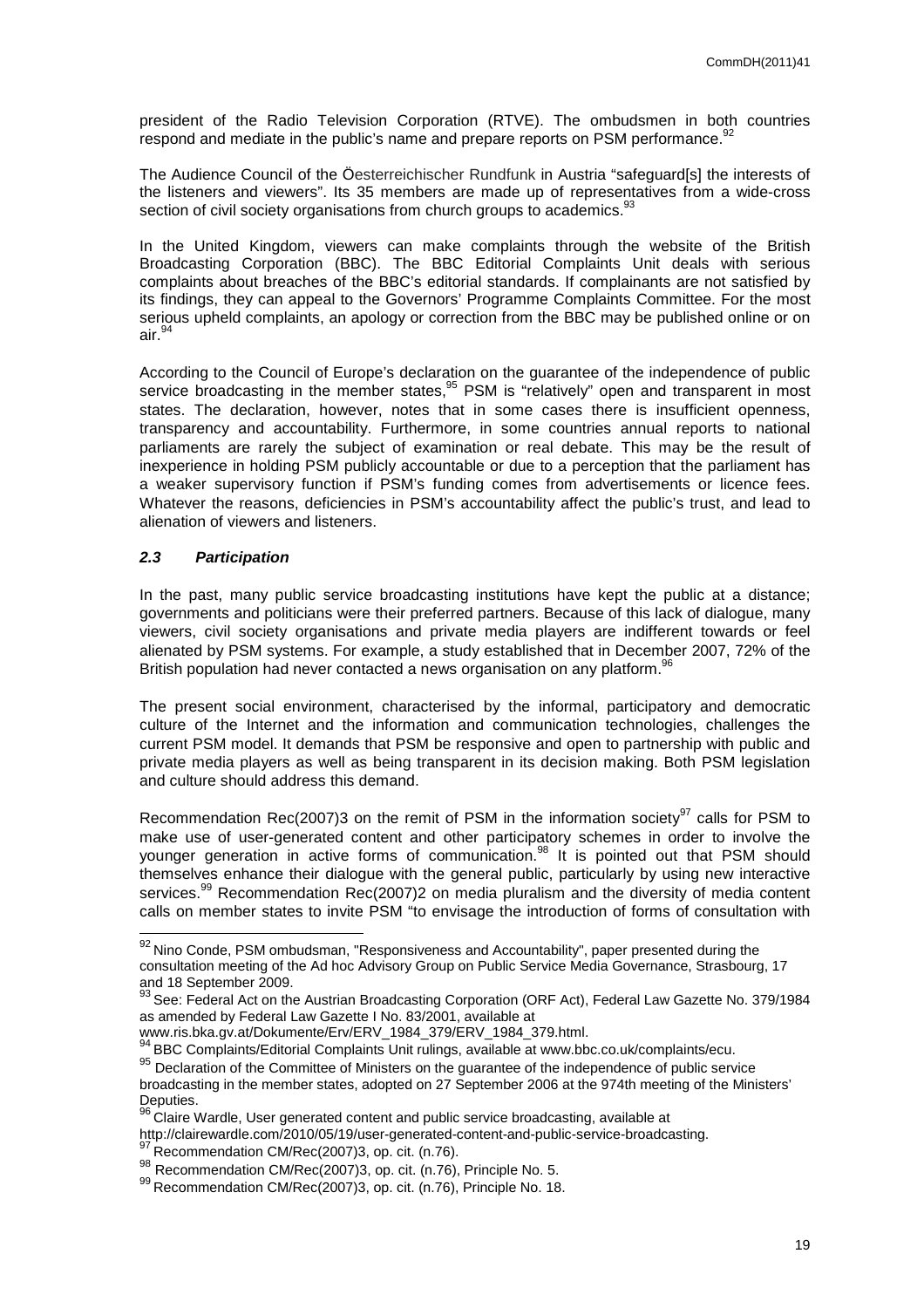the public, which may include the creation of advisory structures, where appropriate reflecting the public in its diversity, so as to reflect in their programming policy the wishes and requirements of the public."100

The need for more democratic and participatory governance of PSM has already been identified in some states. For example, during the 2010 UK election campaign, senior Labour cabinet members David Miliband and Tessa Jowell proposed that the BBC be transformed into a cooperative to give licence fee payers a "democratic voice" and make it more accountable. Their argument was that the BBC is owned by the British public and therefore ordinary members of the public should have a real say in how it is run. Miliband and Jowell proposed that the majority of BBC Trust be elected by members' councils representing BBC viewers.

Greater levels of democracy and participation in PSM can be achieved by enabling individuals to:

- give feedback through correspondence with programme creators: it has become normal practice in many countries for programme presenters to invite the audience to write to them by SMS or Twitter, for example;
- participate in online discussions related to programme topics: this option is similar to the first one and is appropriate in cases where the programme has a website or a blog on which viewers can publish their views about the programme:
- access airtime with user-generated content: for example, Channel 4 allows users to upload and view their own documentaries;
- participate in PSM management and formulation of policy: opportunities for this are created through PSM or broadcasting regulators' websites or blogs.

For private media players, PSM democratisation means developing fruitful and co-operative relationships with PSM. Outsourcing some of the content production to independent, private media companies is one way of opening up formerly closed PSM companies and at the same time giving the private sector access to public support as part of a business policy.

# **2.4 Non-discrimination**

The rights-based approach to PSM demands that PSM institutions be governed by the principle of equality and freedom from discrimination. At the same time particular focus should be given to the status of vulnerable groups, such as minorities, indigenous peoples and persons with disabilities.

Council of Europe Recommendation No. R (97) 21 on the media and the promotion of a culture of tolerance<sup>101</sup> recognised that "the media can make a positive contribution to the fight against intolerance, especially where they foster a culture of understanding between different ethnic, cultural and religious groups in society." Referring to states' commitment to equality and the prohibition of discrimination on any grounds, the Recommendation emphasises the need for training, standard-setting (especially through codes of conduct) and access for minority groups to media. Public service broadcasters are advised to consider:

- making adequate provision for programme services, including those at popular viewing times, which help to promote the integration of all individuals, groups and communities as well as proportionate amounts of airtime for the various ethnic, religious and other communities;
- developing a multicultural approach to programme content so as to avoid programmes which present society in mono-cultural and mono-linguistic terms;
- promoting a multicultural approach in programmes which are specifically geared to children and young people so as to enable them to grow up with the understanding that cultural, religious and ethnic differences are a natural and positive element of society;

<sup>100</sup> Recommendation CM/Rec(2007)2, op. cit. (n.77).

<sup>&</sup>lt;sup>101</sup> Recommendation No. R (97) 21 of the Committee of Ministers on the media and the promotion of a culture of tolerance, adopted on 30 October 1997 at the 607th meeting of the Ministers' Deputies.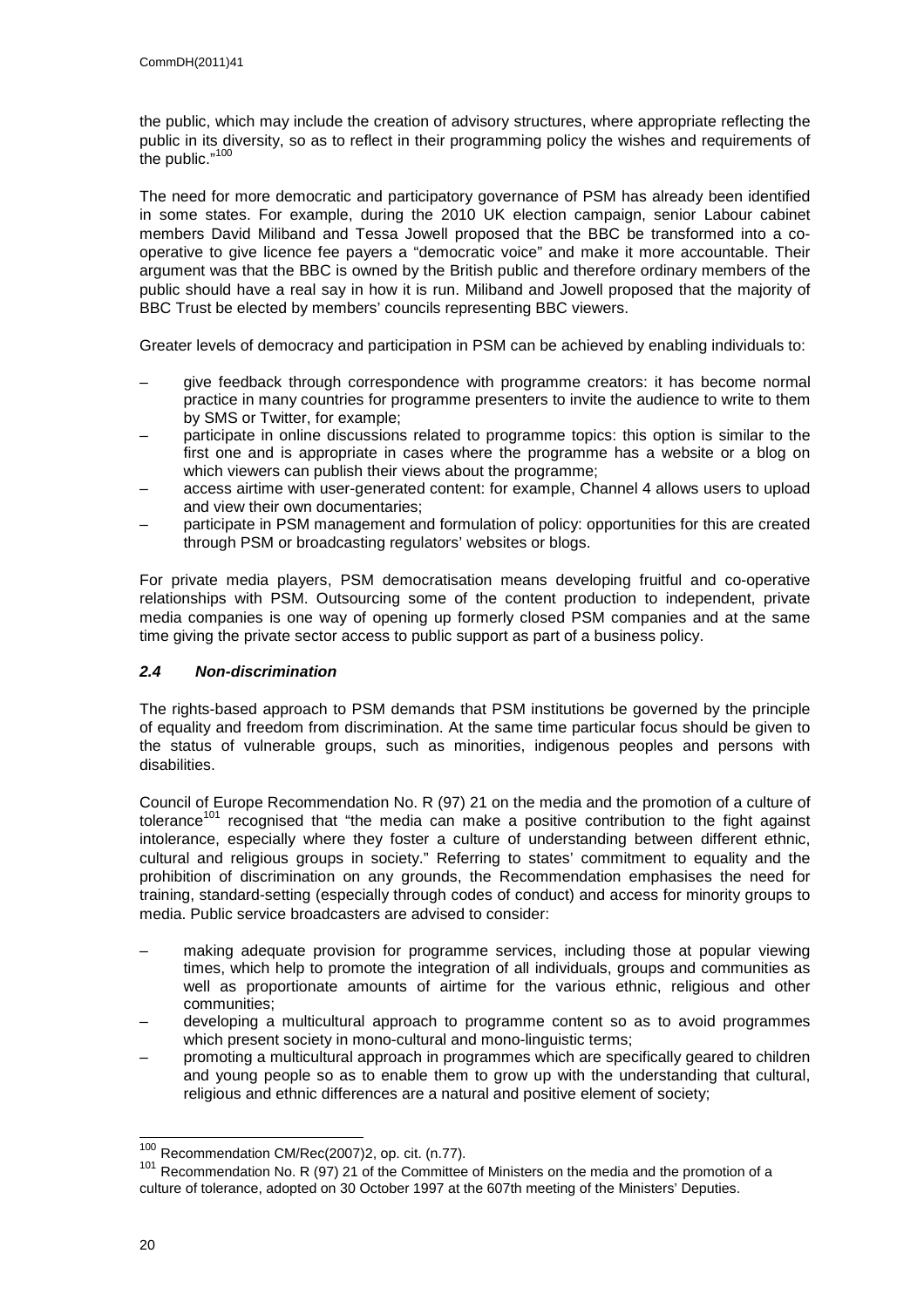– developing arrangements for sharing, at the regional, national or European level, programme material which has proven its value in mobilising public opinion against intolerance and improving community relations in multi-ethnic and multicultural societies.

Furthermore, Recommendation CM/Rec(2007)3 on the remit of the PSM in the information society<sup>102</sup> calls on Council of Europe member states to, *inter alia*, offer universal access to PSM for all individuals and social groups, including minority and disadvantaged groups, through a range of technologies. It stipulates that:

Public service media should integrate all communities, social groups and generations, including minority groups, young people, old persons, the most disadvantaged social categories, persons with disabilities, while respecting their different identities and needs. In this context, attention should be paid to the content created by and for such groups, and to their access to, and presence and portrayal in, public service media. Due attention should also be paid to gender equality issues.<sup>103</sup>

The 2005 UNESCO Convention on the Protection and Promotion of the Diversity of Cultural Expressions,<sup>104</sup> further underpins nation states' rights to take measures aimed at enhancing the diversity of the media, including through public service broadcasting. The convention emphasises that cultural diversity – flourishing within a framework of democracy, tolerance, social justice and mutual respect among peoples and cultures – is indispensable for peace and security at local, national and international levels.

A number of broadcasting laws in Europe include the obligation to promote equality and fight discrimination. In addition, several codes of conducts or ethical codes also impose respect for equality and protection of minorities, including:

- the French Law of 30 September 1986, defining the mission of public services. It states that public service broadcasters must implement actions in favour of social cohesion and cultural diversity, combat discrimination, and propose programmes reflecting the diversity of French society;<sup>105</sup>
- the Spanish Law No. 17/2006, regulating national public service broadcasting. This requires the Corporation RTVE, which manages national public service broadcasting, to encourage the integration of minorities and social groups with special needs, preserve gender equality, protect the rights of children and promote the protection of the environment. The Mandato-Marco of December 2007, a framework agreement that specifies the public service remit of RTVE, refers to "the plurality of the society which must be reflected without any discrimination"<sup>106</sup> and states that RTVE shall "offer contents related to minorities, integration of immigrants and religious beliefs; it will also broadcast the different cultural expressions, Spanish or foreign, in national and international scope";
- the legal obligation of the public broadcaster in Cyprus to provide an output for all citizens with respect to their age, gender, colour, belief, religion, political or other opinions, national, ethnic or social origin, and membership of any minority;
- the Television Act of Portugal, which requires public service broadcasters to promote a culture of tolerance. Public service broadcast operators are obliged to provide pluralistic programming that takes into account minority interests and promotes cultural diversity. They must broadcast culture, education and information programmes aiming at specific audiences, including the immigrant communities established in Portugal.

Focus on promotion of non-discrimination and equality should therefore be strengthened in the development of PSM policies. Specifically, PSM should prioritise their initiatives to those groups

 $102$  Recommendation CM/Rec(2007)3, op. cit. (n.76).

<sup>103</sup>Recommendation CM/Rec(2007)3, op. cit. (n.76), section 8.

<sup>104</sup>Adopted on 20 October 2005, entered into force on 18 March 2007.

<sup>105</sup> The Law of 30 September 1986, Article 43-11.

<sup>&</sup>lt;sup>106</sup> Article 11 of Mandato-Marco, cited in Institut für Europäisches Medienrecht (2009), "Public service media according to constitutional jurisprudence", EMR, Saarbrücken/Brüssel, see:

www.ebu.ch/CMSimages/en/leg\_EMR\_PSM\_study\_tcm6-67510.pdf.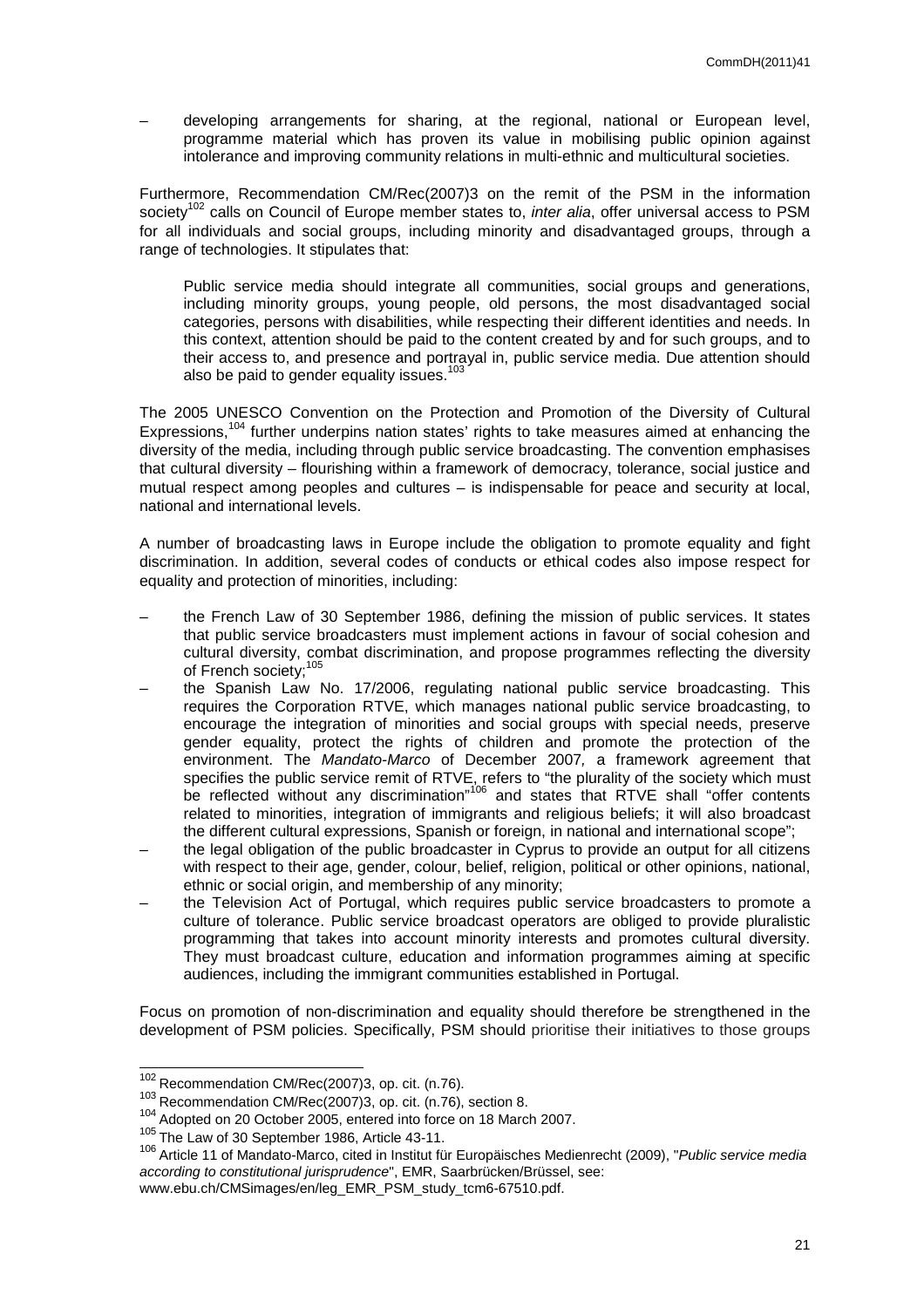suffering the greatest discrimination and disadvantage. PSM institutions should also make their content available in accessible formats and minority languages.

# **2.5 Empowerment**

Individuals, groups and legal entities are not empowered by human and legal rights unless there are mechanisms they can use to enforce their rights. In order to be empowered by their rights, PSM and other rights holders should be able to hold the state accountable for the fulfilment of its obligations and commitment with respect to PSM. At the same time PSM should be accountable to the viewers and listeners for the fulfilment of their obligations. Below we examine how state and PSM institutional obligations and commitments relating to PSM can be enforced.

# **2.5.1 Enforcement of state human rights obligations**

The ECHR requires that victims or potential victims of human rights violations, whether persons or legal entities, have legal remedies at the national level. The rights proclaimed in the ECHR are either incorporated into domestic law or victims can have direct recourse to them. Proceedings against state or judicial acts infringing upon the right to freedom of expression of journalists, PSM or the general public can be brought to courts or other bodies competent to enforce human rights. If courts find that an act of a public authority is unlawful because of a conflict with a Convention right, they can grant such relief or remedy or make such order within their powers as they consider just and appropriate.

At the European level the Court safeguards the implementation of the rights guaranteed by the ECHR, acting on individual or state complaints. Likewise, the European Committee of Social Rights monitors compliance in the member states to the European Social Charter and can examine collective complaints. The Committee of Ministers of the Council of Europe is responsible for ensuring that the Court's judgments are enforced. It also monitors the state of human rights and exerts pressure upon governments which violate them. PACE debates human rights issues and adopts resolutions and recommendations for member states concerning specific and broader issues relating to the situation of human rights in Europe. For example, in 1999 PACE recommended that the Committee of Ministers "monitor closely the state of freedom of the press in European member and non-member countries so as to exert moral and political pressure upon governments which violate freedom of expression and defend and protect journalists who are victims of such violations."<sup>107</sup>

The Commissioner for Human Rights promotes education in, awareness of and respect for human rights in the member states of the Council of Europe. He issues reports, recommendations and opinions<sup>108</sup> based on information gathered during country visits and dialogue with national institutions. He publishes issue papers<sup>109</sup> and opinions<sup>110</sup> that identify thematic concerns and propose solutions. In this regard, the Commissioner has undertaken work on media freedom and adopted positions that contain many important recommendations.<sup>11</sup>

The Organization for Security and Co-operation (OSCE) in Europe has mandated its Representative on Freedom of the Media to observe relevant media development in participating states. The Representative should also advocate and promote full compliance with OSCE principles and commitments regarding freedom of expression and free media. The

 $107$  Recommendation 1407 (1999) on media and democratic culture, adopted by the Parliamentary Assembly of the Council of Europe on 29 April 1999.

<sup>&</sup>lt;sup>108</sup> See: "Opinion of the Commissioner for Human Rights on Hungary's media legislation in light of Council of Europe standards on freedom of the media", CommDH(2011)10, Strasbourg, 25 February 2011.

<sup>&</sup>lt;sup>109</sup> See: "Ethical journalism and human rights", Issue Discussion Paper commissioned and published by Thomas Hammarberg, CommDH(2011)40.

<sup>110</sup> See: "Media diversity: a core element of true democracy", Viewpoint, 1 October 2007; "Investigative journalists and whistle-blowers must be protected", Viewpoint, 17 September 2007; "Do not criminalize critical remarks against religion", Viewpoint, 11 June 2007.

<sup>&</sup>lt;sup>111</sup> See: Positions on Freedom of the Media. Position Paper from the Council of Europe Commissioner for Human Rights, CommDH/PositionPaper(2010)2, Strasbourg, 3 May 2010.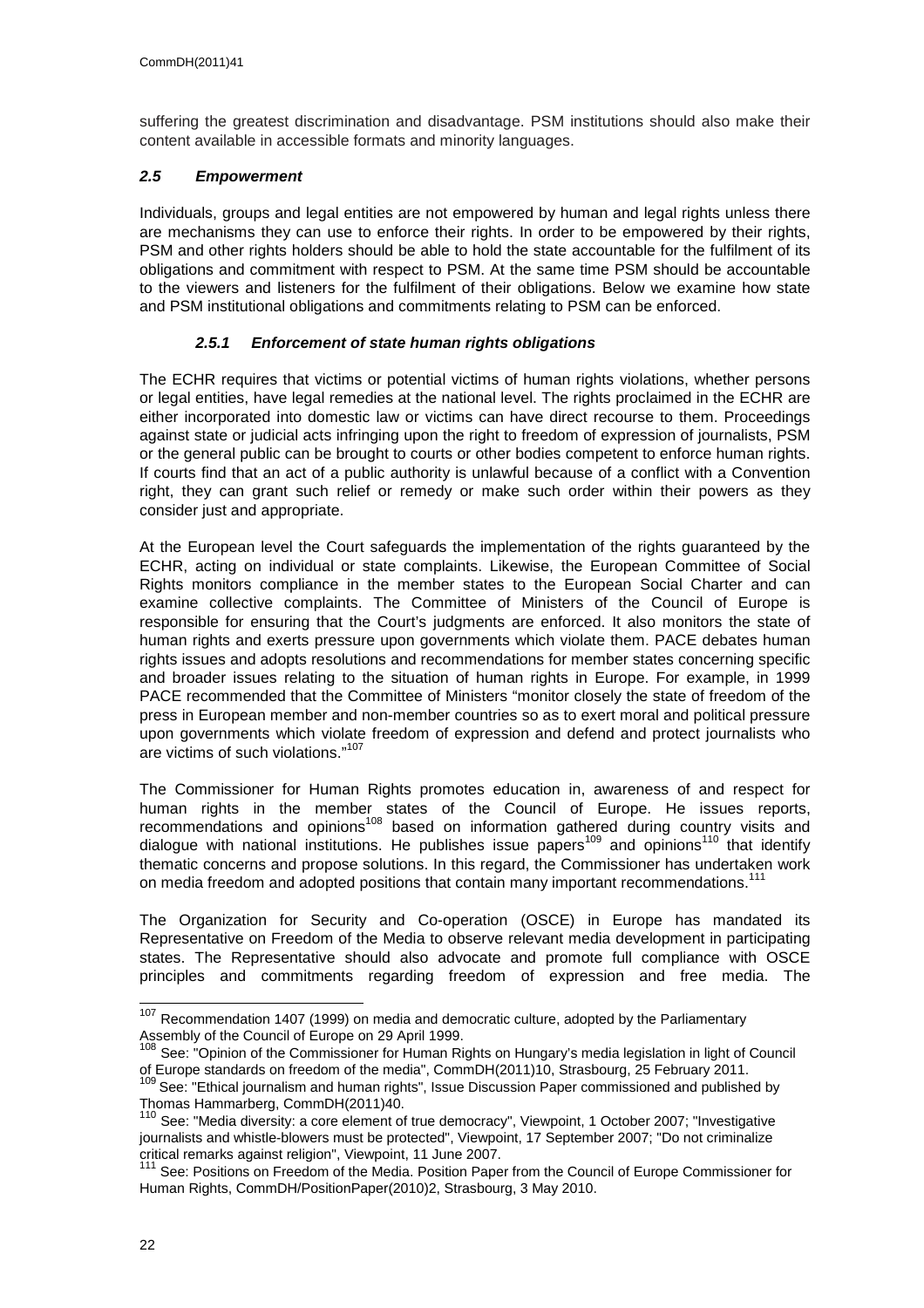Representative concentrates on rapid response to serious non-compliance with these principles, contacting the participating state and the parties concerned, assessing the facts, assisting the participating state and contributing to the resolution of the problem. To achieve her mandate, the OSCE Representative on Freedom of the Media collects information on the situation of the media, to be forwarded to the Permanent Council of the OSCE and recommending further action where appropriate.

# **2.5.2 Enforcement of state obligations and commitments concerning PSM**

The non-binding nature of international agreements and standard-setting instruments relating to PSM means that even if a government has made a commitment with respect to PSM, there is no enforcement mechanism to hold it responsible for failures to embed its commitments in law and media policies. This is why the roles of PSM and international monitoring organisations such as the Council of Europe are crucial to exposing violations and contraventions of international guidelines and commitments.

The Committee of Ministers adopts standard-setting instruments on PSM and monitors their implementation. Under the authority of the Committee of Ministers, the Steering Committee on Media and Information Society, CDMSI, has the mandate to review, consolidate and update existing instruments. It also has the mandate to conduct additional standard-setting work in respect of freedom of the media, paying due attention to, among other things, pluralism and diversity in the media, including public service media. (The CDMSI replaced the Steering Committee on the Media and New Communication Services, CDMC, on 1 January 2012).

PACE has considered issues related to PSM. In 2004, it adopted a recommendation concerning public service broadcasting.<sup>112</sup> The PACE Committee on Culture, Science and Education and its Sub-Committee on the Media hears reports about the situation of media freedom in Europe, including PSM, and drafts recommendations.<sup>113</sup>

The Commissioner for Human Rights also looks into the situation of the PSM. In 2011, the Commissioner criticised the new media legislation in Hungary, including the placement of the PSM under government control.<sup>114</sup> Since 2001 the Rapporteur on Media Freedom has monitored situation in Europe, and brought serious threats to the attention of the Committee on Culture, Science and Education, including information about the PSM situation.<sup>115</sup>

# **2.6 How a rights-based approach can improve PSM**

The rights-based approach to PSM would provide a transformative solution to the current challenges faced by PSM institutions. Holding governments accountable for their duties with respect to PSM will benefit the transformation process from public service broadcasting to PSM inasmuch as the latter requires legislative changes and financial support. At the same time the focus on PSM transparency and accountability will secure PSM independence from the government and private actors.

Increased public participation in PSM content production and governance will result in new ideas and better leadership and as a result will improve PSM performance. PSM policies which take account of public participation, inclusiveness and non-discrimination will strengthen the role of PSM in fostering democracy and will increase public support for PSM.

 $112$  See Recommendation 1641 (2004) on public service broadcasting, adopted by the Assembly on 27 January 2004.

<sup>113</sup> For example: Public service broadcasting. Report, Committee on Culture, Science and Education, Rapporteur: Mr Paschal Mooney, Ireland, Liberal, Democratic and Reformer's Group, Doc. 10029, 12 January 2004.

CommDH(2011)10 op. cit. (n.108).

<sup>115</sup> Respect for media freedom. Report by Committee on Culture, Science and Education, Rapporteur: Mr Andrew McIntosh, United Kingdom, Socialist Group, Doc. 12102, 6 January 2010.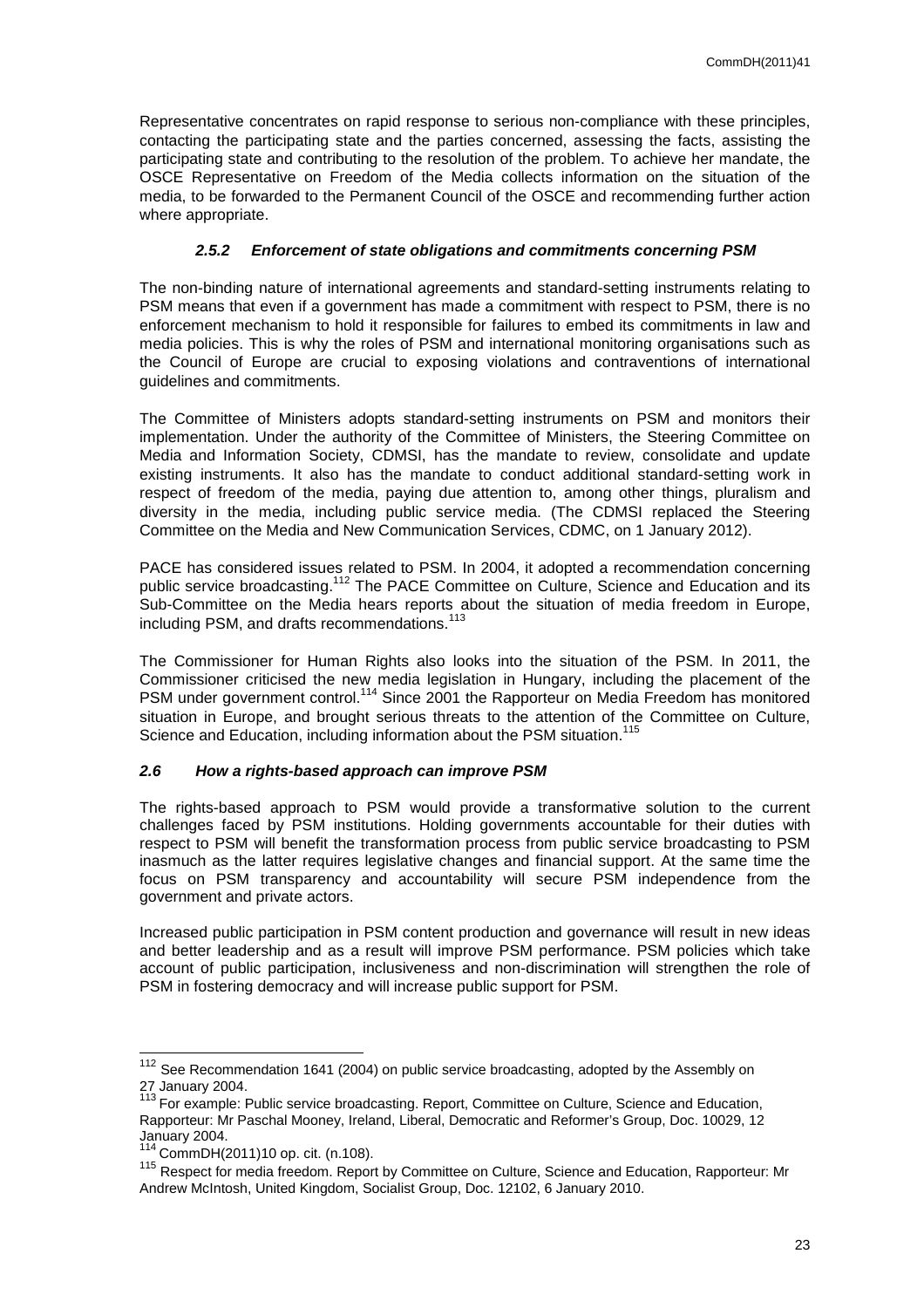Figure 1 summarises the stakeholders within PSM and their current approaches. The rightsbased approach to PSM in Figure 2 illustrates how this configuration could change.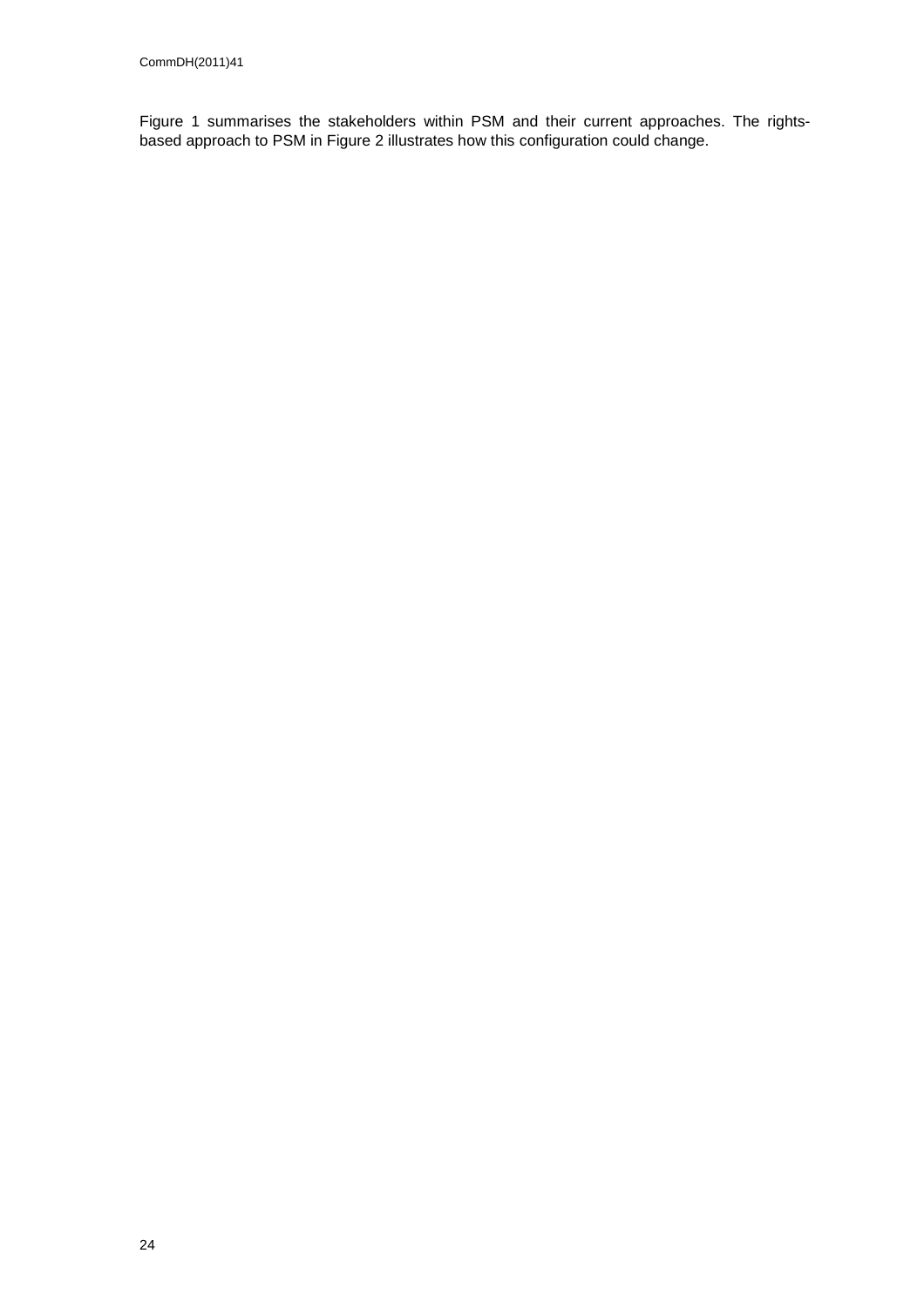



Figure 2: PSM stakeholders in rights-based approach

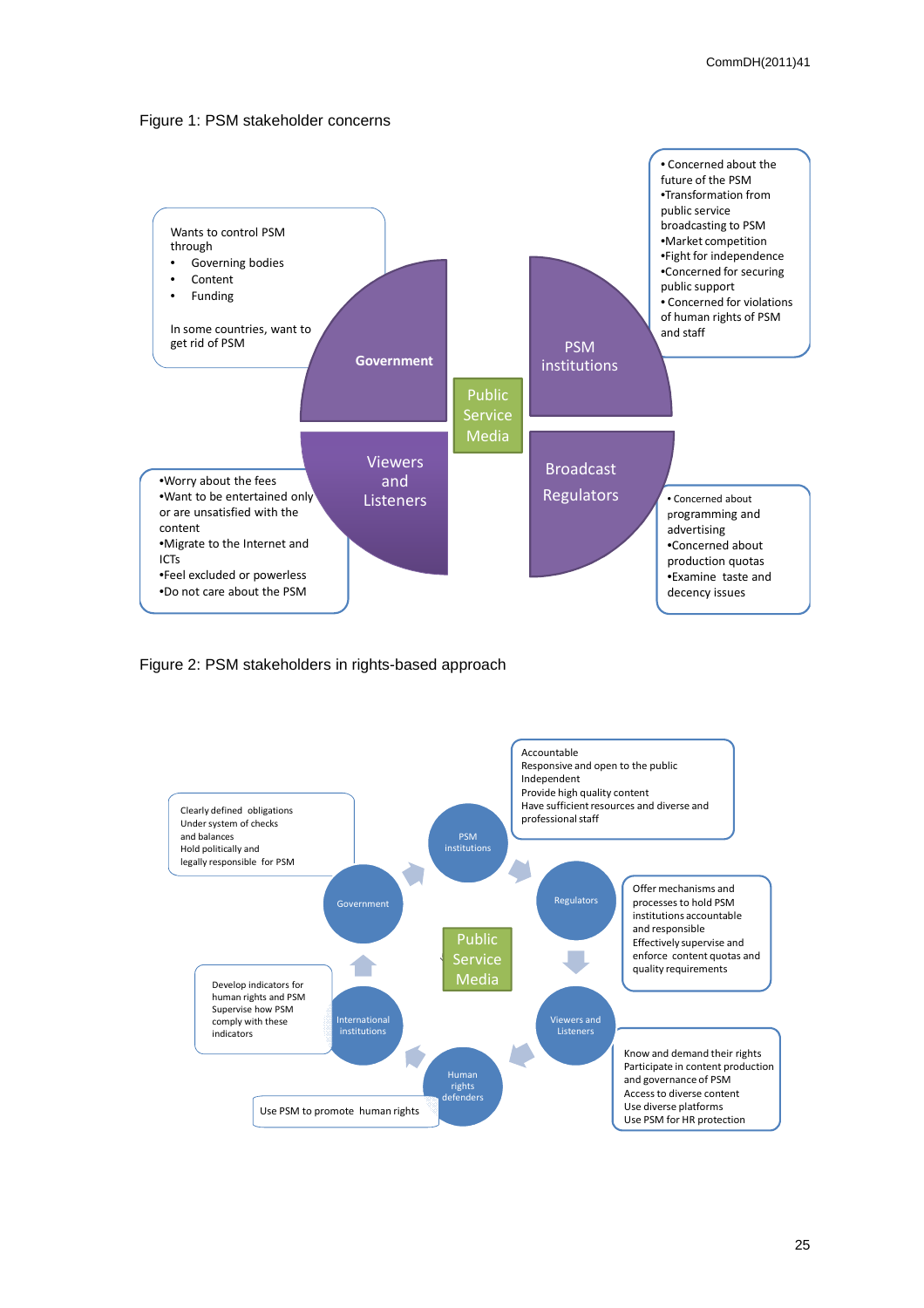# **III. Initiatives to improve PSM in Europe**

At present, there are a number of initiatives, at both the regional and national levels, which aim to improve various aspects of PSM. These initiatives basically focus on the functions of PSM in the digital era, PSM governance and the independence of PSM.

At the European level, the Council of Europe has formed an Ad hoc Advisory Group on Public Service Media Governance (MC-S-PG). In April 2011, the MC-S-PG published the draft declaration of the Committee of Ministers on public service media governance,<sup>116</sup> which discusses opportunities and challenges for PSM in the "new digital media" environment. The draft emphasises the need for appropriate systems of governance in order to meet these challenges and to take full advantage of new opportunities. The MC-S-PG also adopted a draft recommendation of the Committee of Ministers on public service media governance.<sup>117</sup> which includes a number of recommendations that member states:

- recognise the need for PSM to develop within a sustainable governance framework which secures both the necessary editorial independence and public accountability;
- further strengthen and, where necessary, enhance the appropriate legal and financial environment, thereby guaranteeing the independence and sustainable development of PSM, empowering them to take up the challenges of technological progress and editorial competition;
- encourage PSM and provide them with the necessary resources and tools to review and develop their internal and external governance arrangements, at whatever stage of maturity they are at, drawing inspiration from the appended guiding principles;
- encourage PSM to co-operate actively on a pan-European scale and to exchange best practices and best content in order to create a vibrant European public sphere and foster democratic citizenship within wider Europe;
- ensure the largest possible distribution of the appended guiding principles, which are designed to allow PSM to reinforce their essential position in the media system and improve their functioning in the digital environment in order to fulfil their democratic mission.

At EU level, in November 2010, the European Parliament passed a new resolution on public service broadcasting in the digital era.<sup>118</sup> The resolution acknowledges the importance of the Council of Europe's recommendations and declarations, which have been agreed upon by all the EU member states, and lay down European standards relating to freedom of expression, press freedom, media pluralism and the independence, organisation, remit and funding of PSM, particularly in the information society, thereby safeguarding the credibility of public service broadcasting. Inter alia, the resolution calls on member states to ensure that there are sufficient resources to enable public service broadcasters to take advantage of the new digital technologies and to secure the benefits of modern audiovisual services for the general public. It also calls for PSM to be structured in such a way as to offer attractive, quality online content in order to reach young people who access the media almost exclusively via the Internet. The member states are also asked to adequately address the issue of underfunding of public service broadcasters, bearing in mind particularly the specific remit of the public media to be accessible to the greatest possible number of viewers and listeners on all new media platforms.

<sup>&</sup>lt;sup>116</sup> Draft declaration of the Committee of Ministers on public service media governance, Strasbourg, 29 April 2011; available at www.coe.int/t/dghl/standardsetting/media/MC-S-PG/MC-S-

PG\_2011\_002rev4%20Draft%20declaration%20of%20the%20Committee%20of%20Ministers%20on%20pu blic%20service%20media%20governance.pdf.

<sup>&</sup>lt;sup>117</sup> Draft recommendation of the Committee of Ministers on public service media governance, Strasbourg, 29 April 2011; available at www.coe.int/t/dghl/standardsetting/media/MC-S-PG/MC-S-

PG\_2011\_003rev4%20Draft%20recommendation%20of%20the%20Committee%20of%20Ministers%20on% 20public%20service%20media%20governance.pdf.

<sup>118</sup>The European Parliament resolution of 25 November 2010 on "Public service broadcasting in the digital era: The future of the dual system", 2010/2028(INI); available at

www.europarl.europa.eu/RegData/seance\_pleniere/textes\_adoptes/provisoire/2010/11-25/0438/P7\_TA-PROV(2010)0438\_EN.pdf.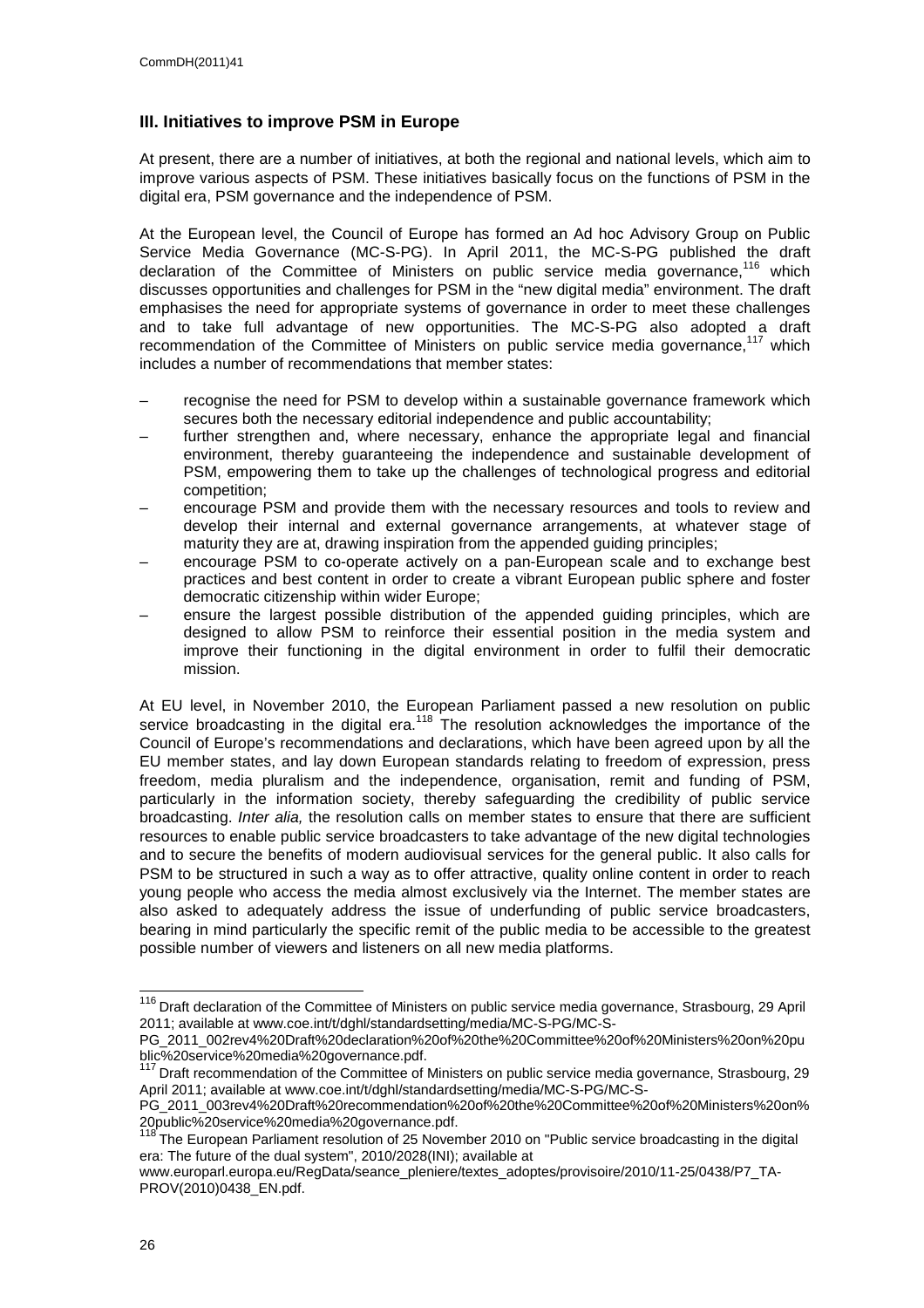At national level, states and PSM institutions undertake a number of initiatives both to improve PSM governance and to expand their services to make them more participatory and inclusive. For example in France, in a web on-demand radio station, ARTE Radio, the Franco-German PSM operator ARTE uses the Creative Commons licensing approach to all content. The enterprise is an open platform where listeners submit material which is posted on the site. ARTE offers the space and then content is posted, building a community partnership between user-generated content and ARTE Radio's own work and production. In Germany, ARD.de offers a specific online service based on the Internet presence of the nine public service broadcasters, and ZDF offers a programme allowing children to put questions to politicians**.** The "Today" programme of BBC Radio 4 links radio and the Internet and gives listeners the opportunity to influence the programme's content and approach by asking questions and providing input. The BBC's Action Network provides advice and tools to those who want to run campaigns on largely local concerns. In Denmark, the DR daily radio programme "Poul Friis" on P1 involves citizens' participation via public debates combining radio or TV shows with Internet debate and "Dogworld", where young people between 11 and 17 years of age learn democracy through games. On Radio Sweden, online services to promote diversity include web news offered in 11 different languages through the international section of the site, web-radio channels in Finnish and Sami for these minority groups (although some of these services were cut in the last year), and Ring P1 – a forum where people can call in to the radio programme.<sup>119</sup>

# **IV. Recommendations and conclusions**

To summarise, PSM can be improved by:

 $\overline{a}$ 

- developing indicators for a rights-based approach to PSM;
- conducting studies on how PSM systems in Europe meet these criteria, and proposing recommendations for improvement and full incorporation of a rights-based approach to the existing systems;
- advocacy to ensure that human rights are taken into account in PSM policies;
- encouraging regulators to supervise and enforce the human rights aspects of the PSM remit;
- encouraging civil society and human rights defenders to promote awareness on public values for which PSM stand and to use PSM to strengthen human rights protection.

Council of Europe member states are in particular encouraged to:

- maintain and support PSM as a public good needed for human rights, equality, empowerment and citizens' participation in public life;
- ensure that human rights are taken into account in PSM legislation and policies;
- fulfil their obligations to PSM as defined by Council of Europe recommendations and resolutions and the case law of the Court;
- create mechanisms that allow viewers and listeners to hold PSM accountable and responsible;
- use human rights protection to set the PSM remit.

<sup>&</sup>lt;sup>119</sup> For details on these initiatives, see "Public service media governance: Looking to the future", Media and Information Society Division, Directorate General of Human Rights and Legal Affairs, Council of Europe, April 2009; available at www.coe.int/t/dghl/standardsetting/media/doc/PSMgovernance\_en.pdf.